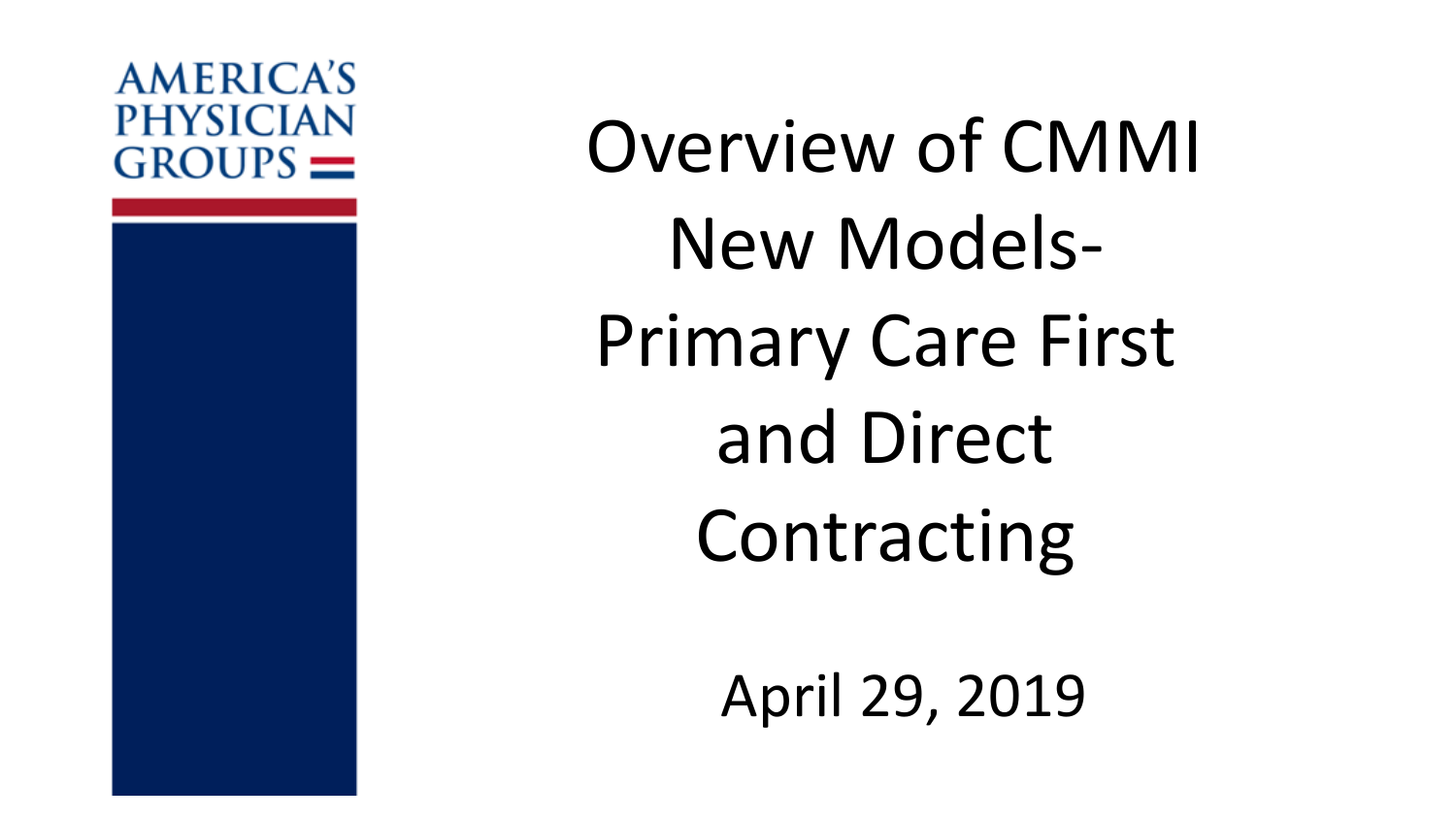

# **Welcome**

#### Don Crane

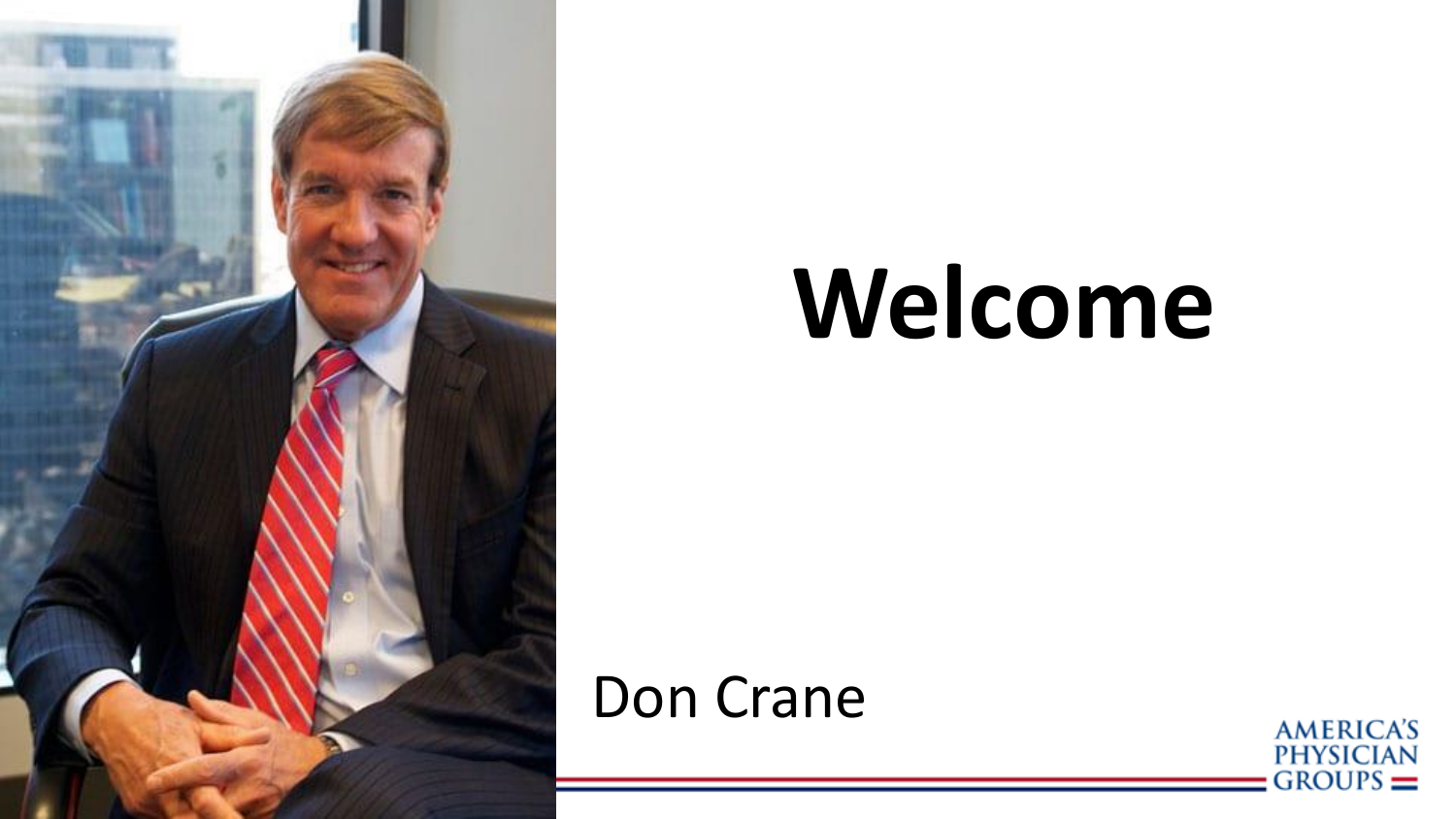#### WHO WE ARE

- 300+ physician organizations
- National
- Capitation is the destination
- "Taking Responsibility for America's Health"

#### **AMERICA'S PHYSICIAN**  $GROUPS$   $=$

**Taking Responsibility** for America's Health

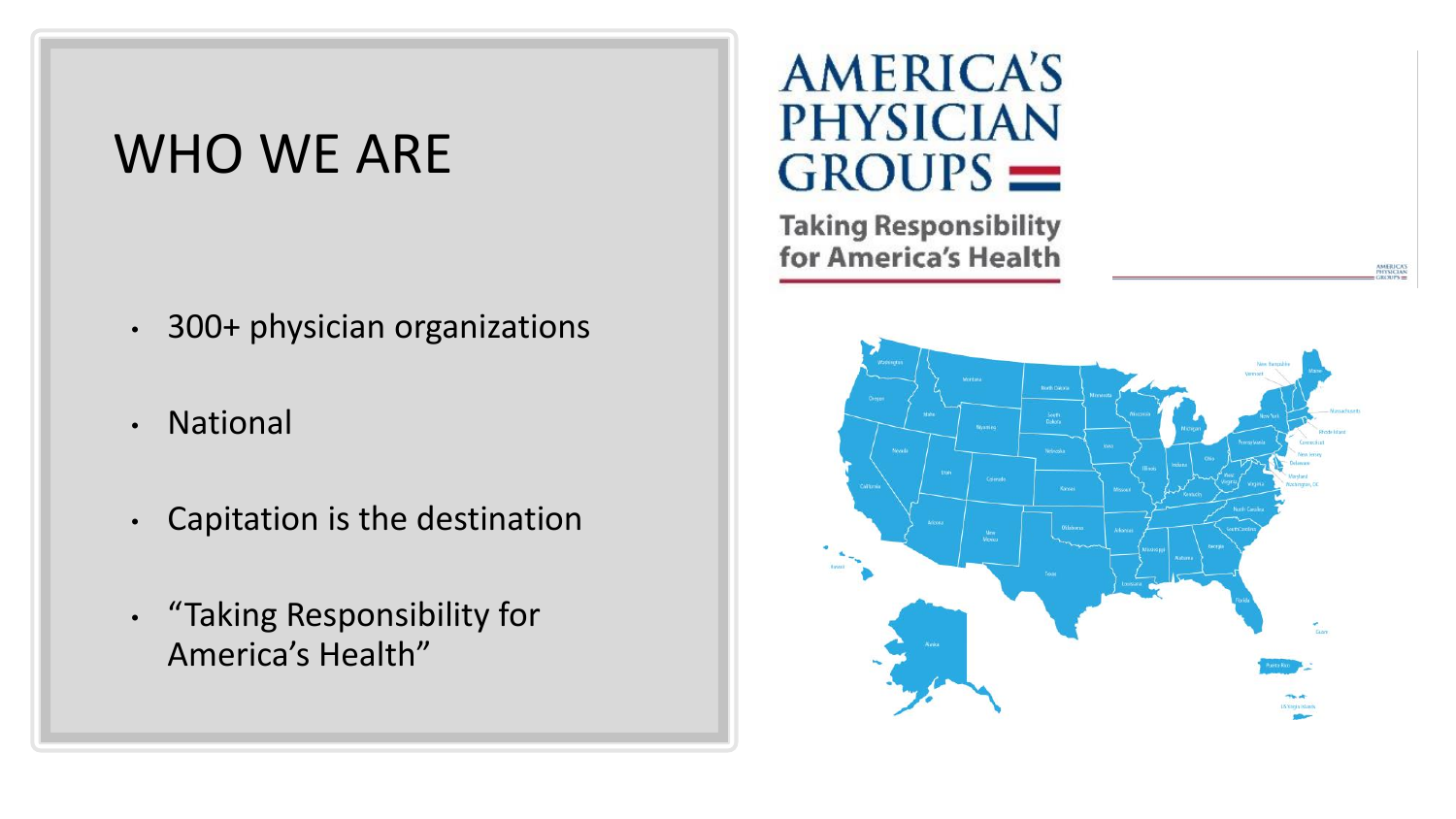# America's Physician Groups (APG)

#### **[Resources](https://www.apg.org/education/resources/)**

- Advocacy
	- Representation on Capitol Hill
	- Healthcare on the Hill Weekly Update
	- Federal comment letters
- Education
	- Standards of Excellence
	- [RETF](https://www.apg.org/news/apg-launches-new-task-force-aimed-at-developing-future-advanced-apms/) (Risk Evolution Task Force)
	- Regional Meetings

#### **Mission Statement**

The mission of America's Physician Groups is to assist accountable physician groups to improve the quality and value of healthcare provided to patients. America's Physician Groups represents and supports physician groups that assume responsibility for clinically integrated, comprehensive, and coordinated healthcare on behalf of our patients. *Simply, we are taking responsibility for America's health.*

#### **Strategic Vision**

America's Physician Groups and its member groups will continue to drive the evolution and transformation of healthcare delivery throughout the nation.

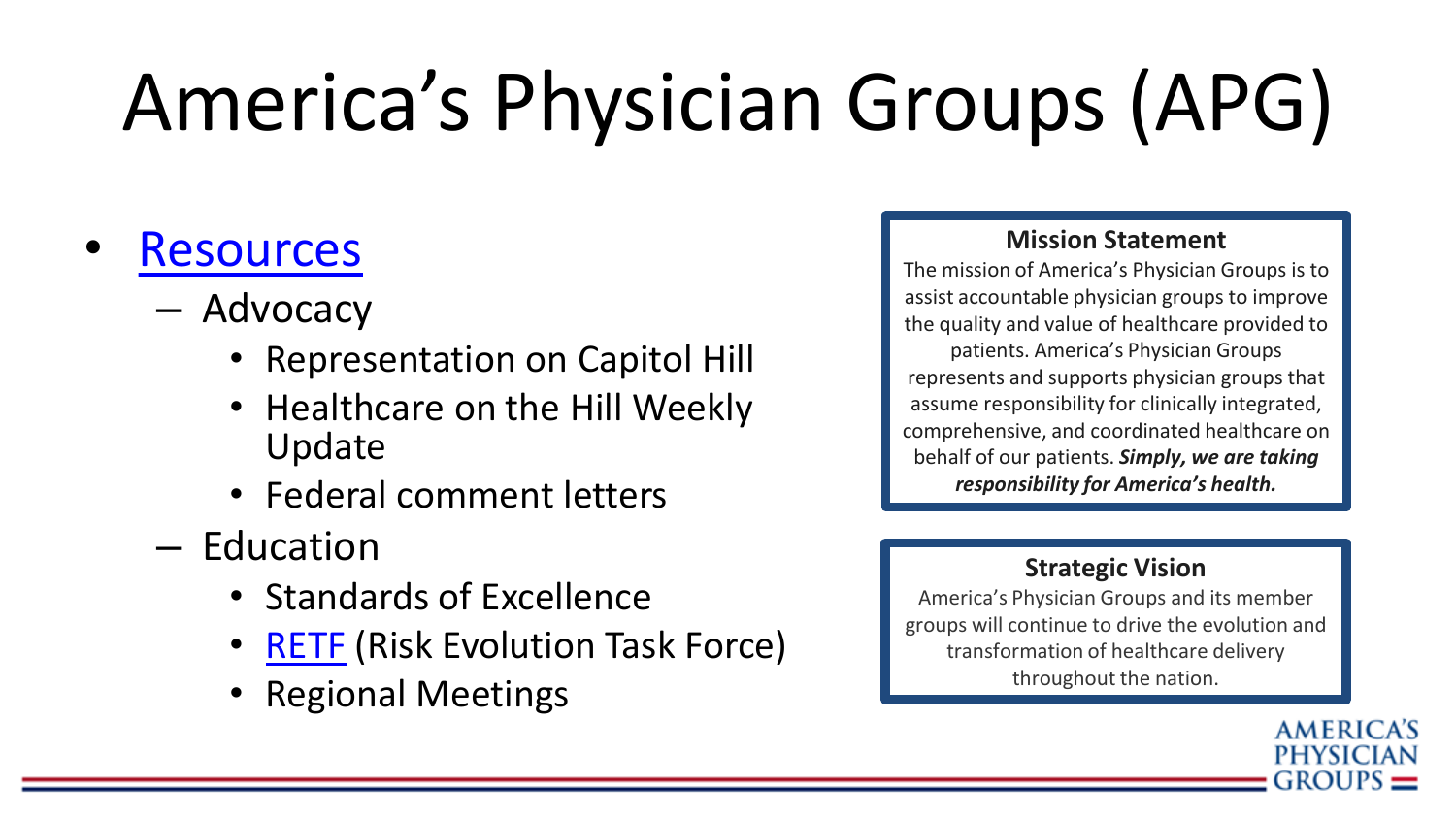## Agenda

- Introductions
- Primary Care First- Maria
- Direct Contracting- Valinda
- Perspectives from the Field- Dr. Patel
- $Q/A Dr.$  Lipp
- Takeaways for Practices- Valinda

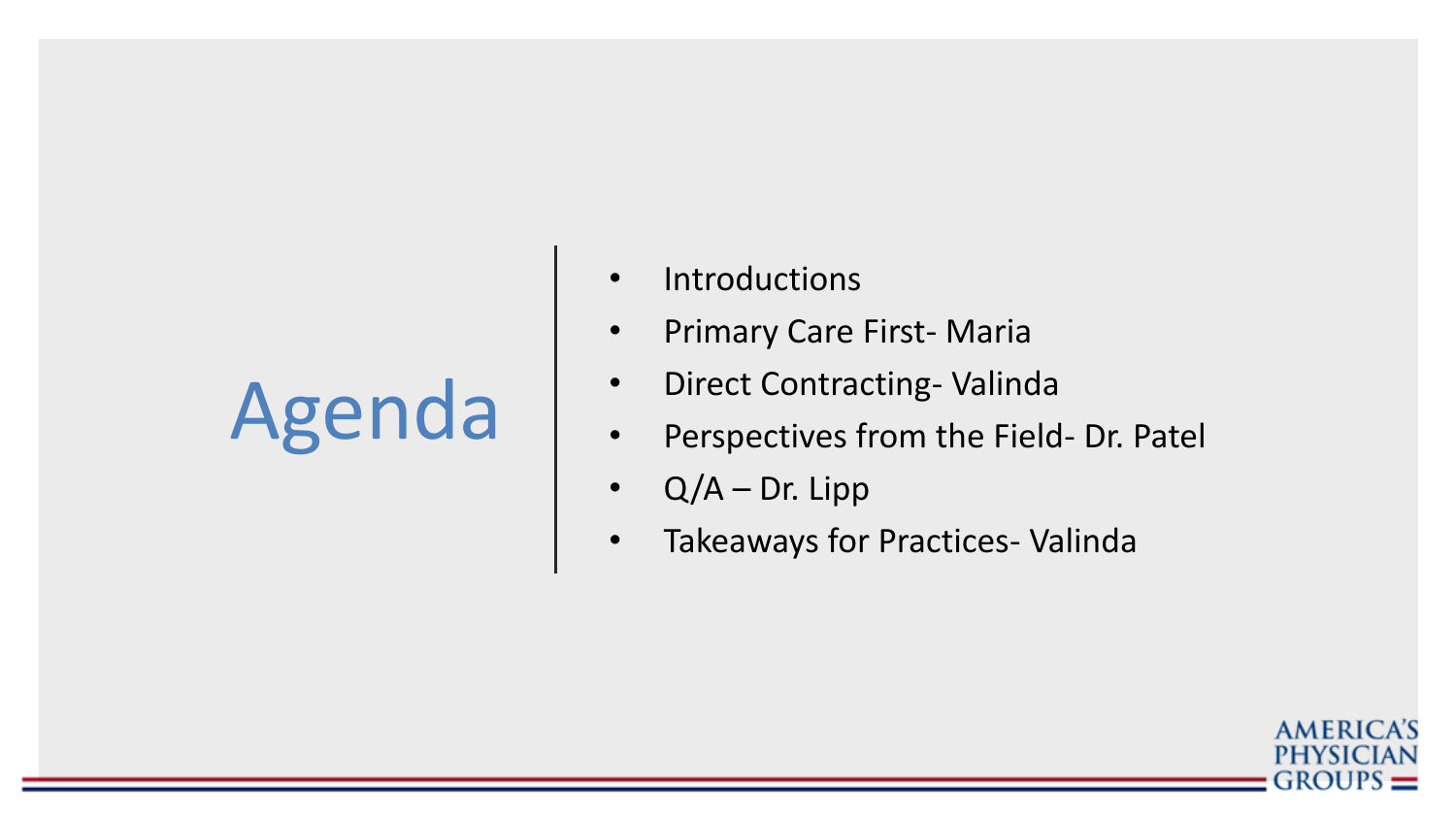Maria Alexander is the Senior Director of Population Health Clinical Operations and Government Channels at Mount Sinai Health System and formerly served as the Director of the Division of Special Populations and Projects at CMMI

Kavita Patel is the Executive Vice President of Payer and Provider Integration at Johns Hopkins Health System and a Nonresident Fellow at the Brookings Institution

#### **Michael Lipp**

Michael Lipp is a Senior Advisor and Senior Medical Officer at CMMI, Former Vice President - Clinical Transformation, HealthCare Partners, A DaVita Medical Group, Former National Medical Director, ChenMed, Washington, DC



Prior to serving as VP of Federal Affairs for APG, Valinda Rutledge worked as a Senior Advisor and Group Director for the Patient Care Models Group at CMMI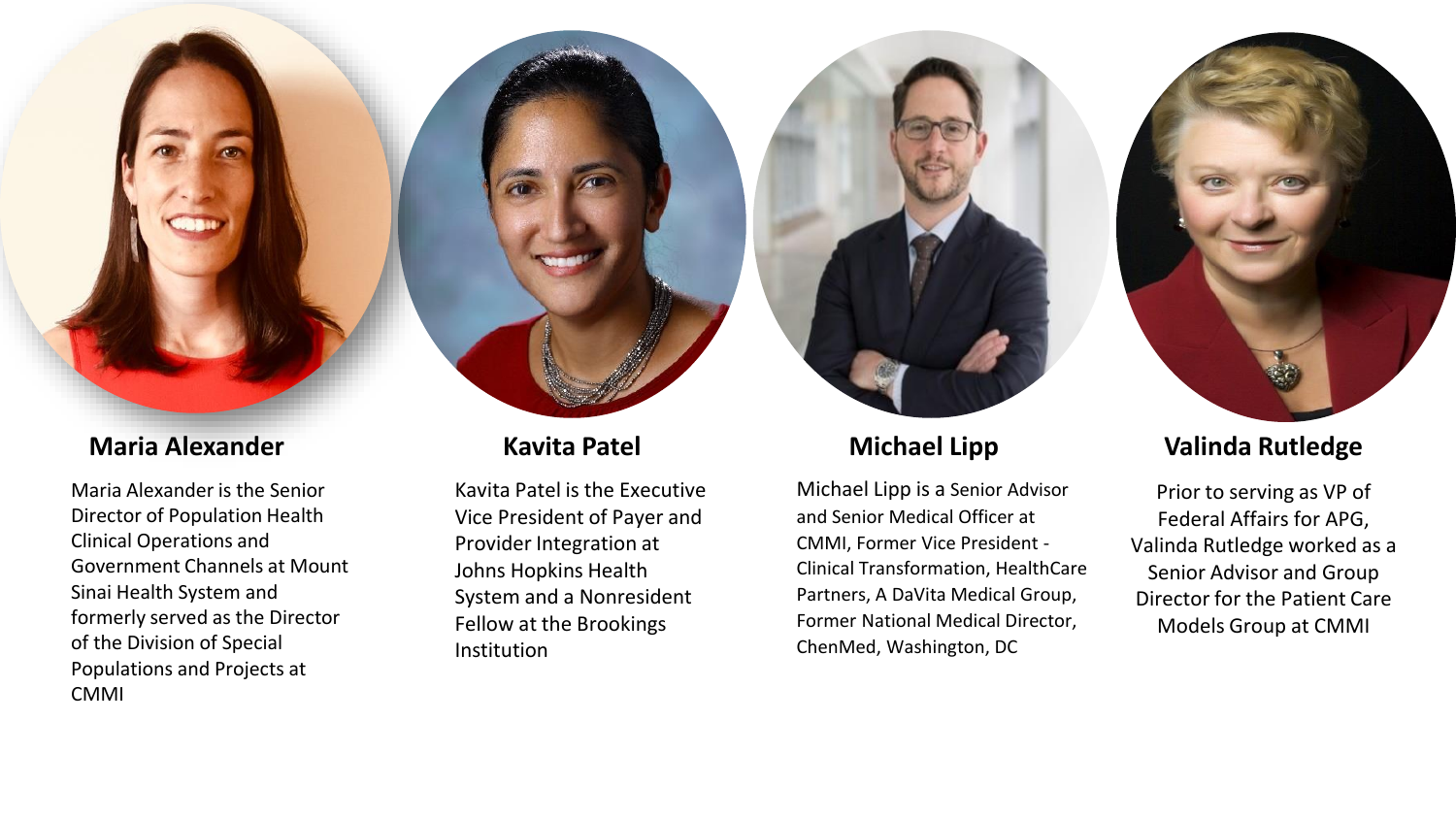### APM History

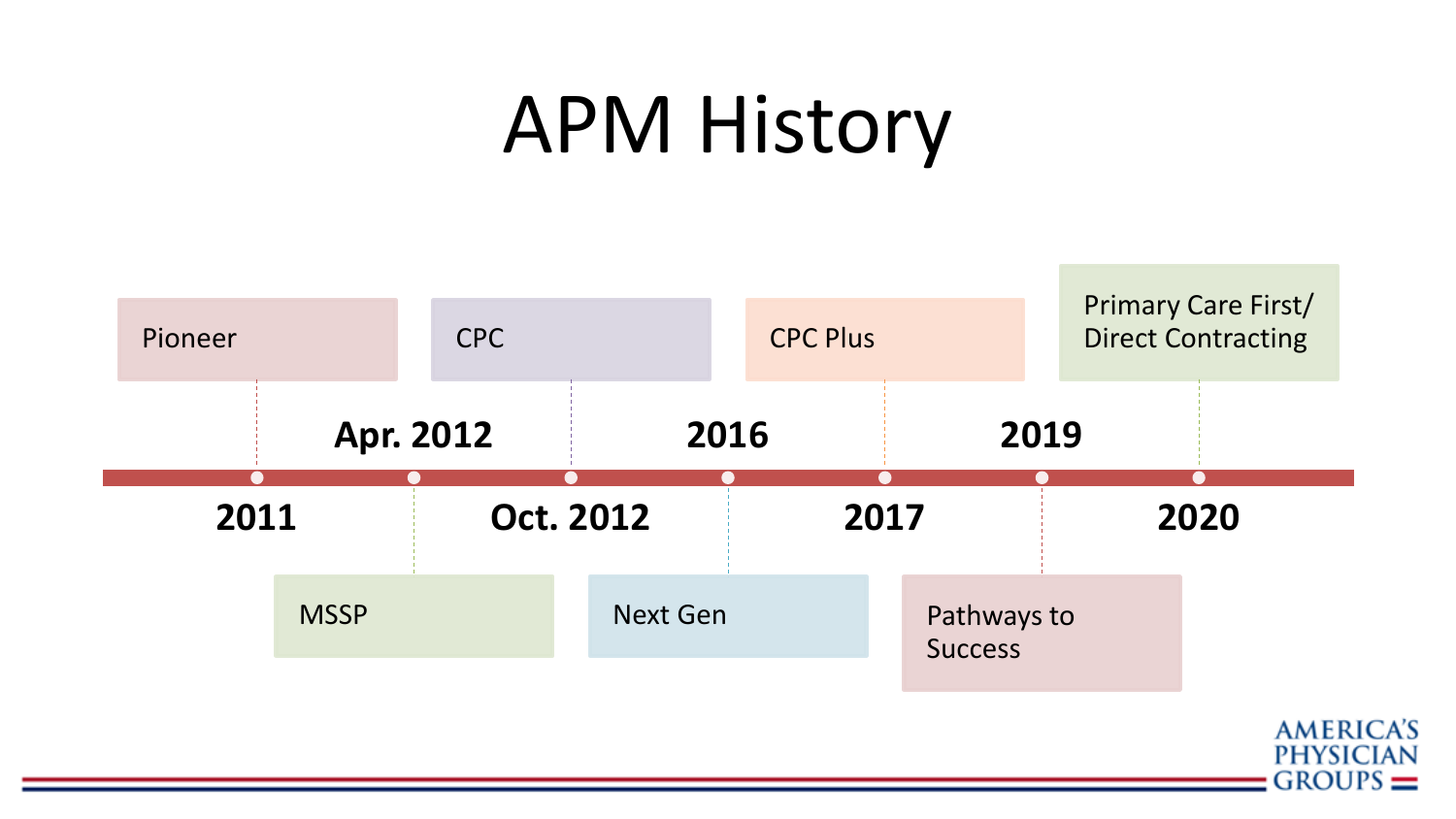#### New Primary Care Centered Models



#### **Primary Care First**

Primary Care First High Needs Population



#### **Direct Contracting**

Professional Care

Global (Primary Care or Total Cost of Care)

Geographic

**AMERICA'S**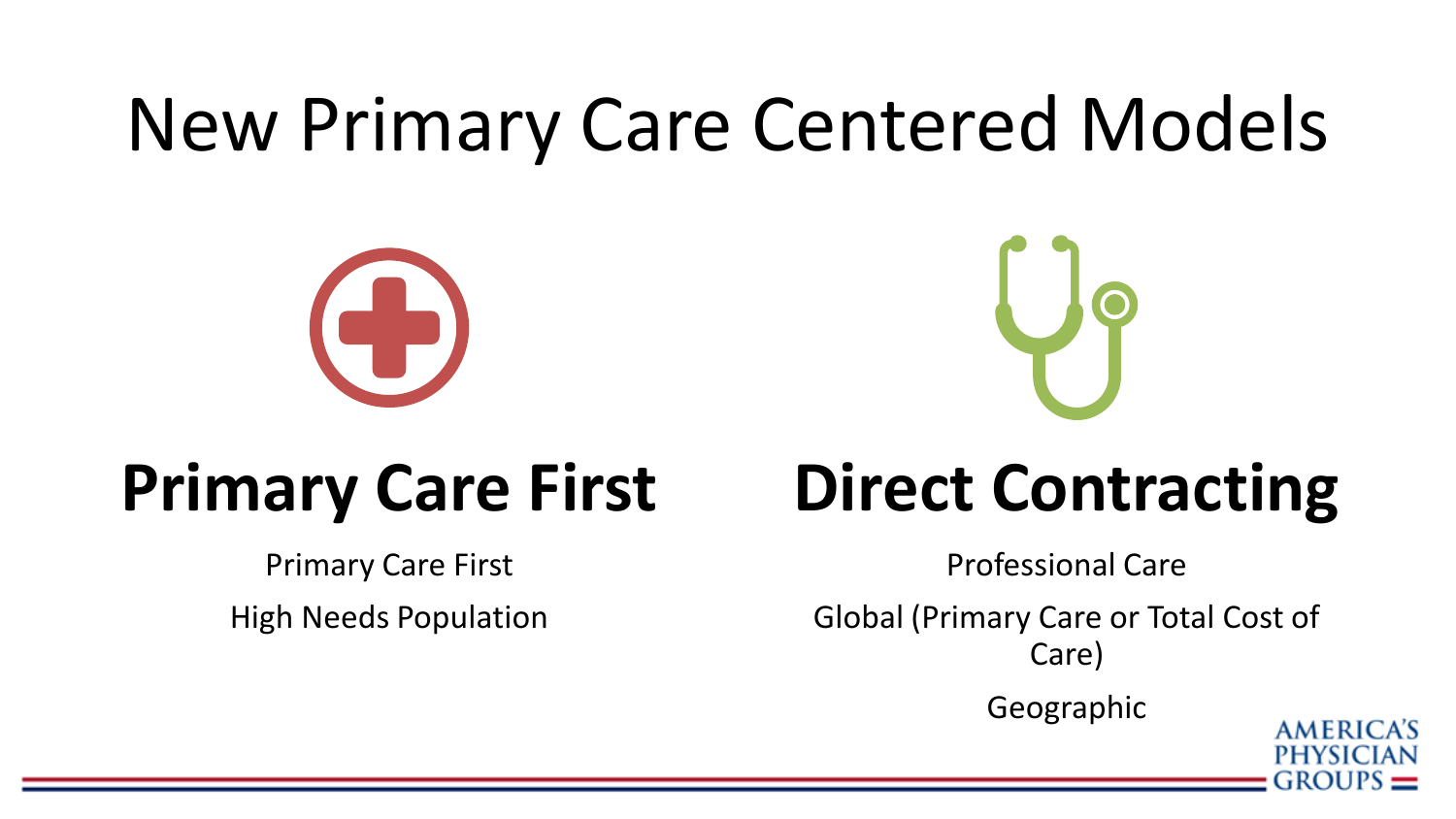#### Primary Care First

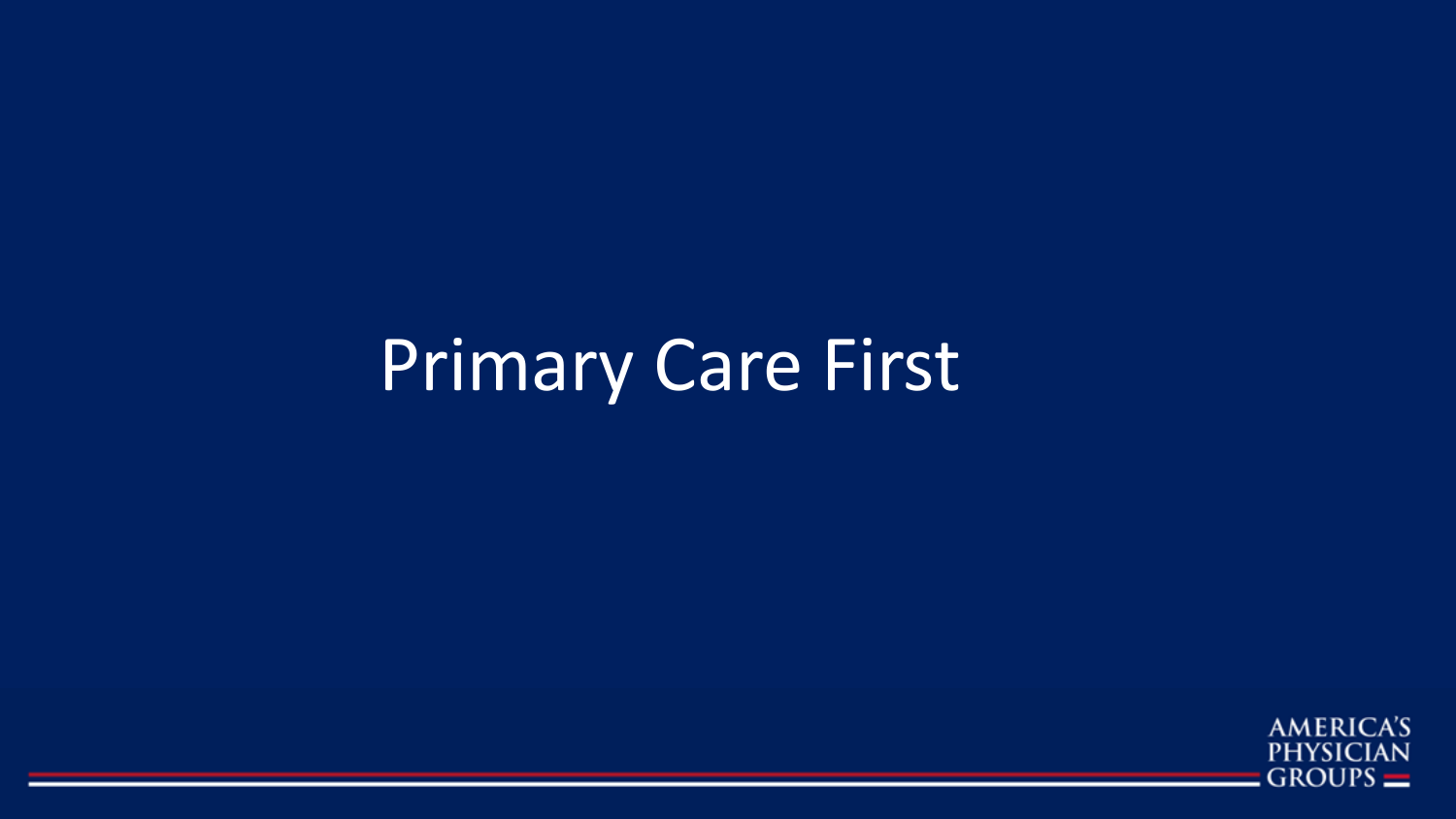### Overview Of Primary Care First







5 year voluntary model to begin in 2020

Builds on CPC+ Model; adds financial risk

Two Options: "Base" Model Seriously Ill Populations Focus

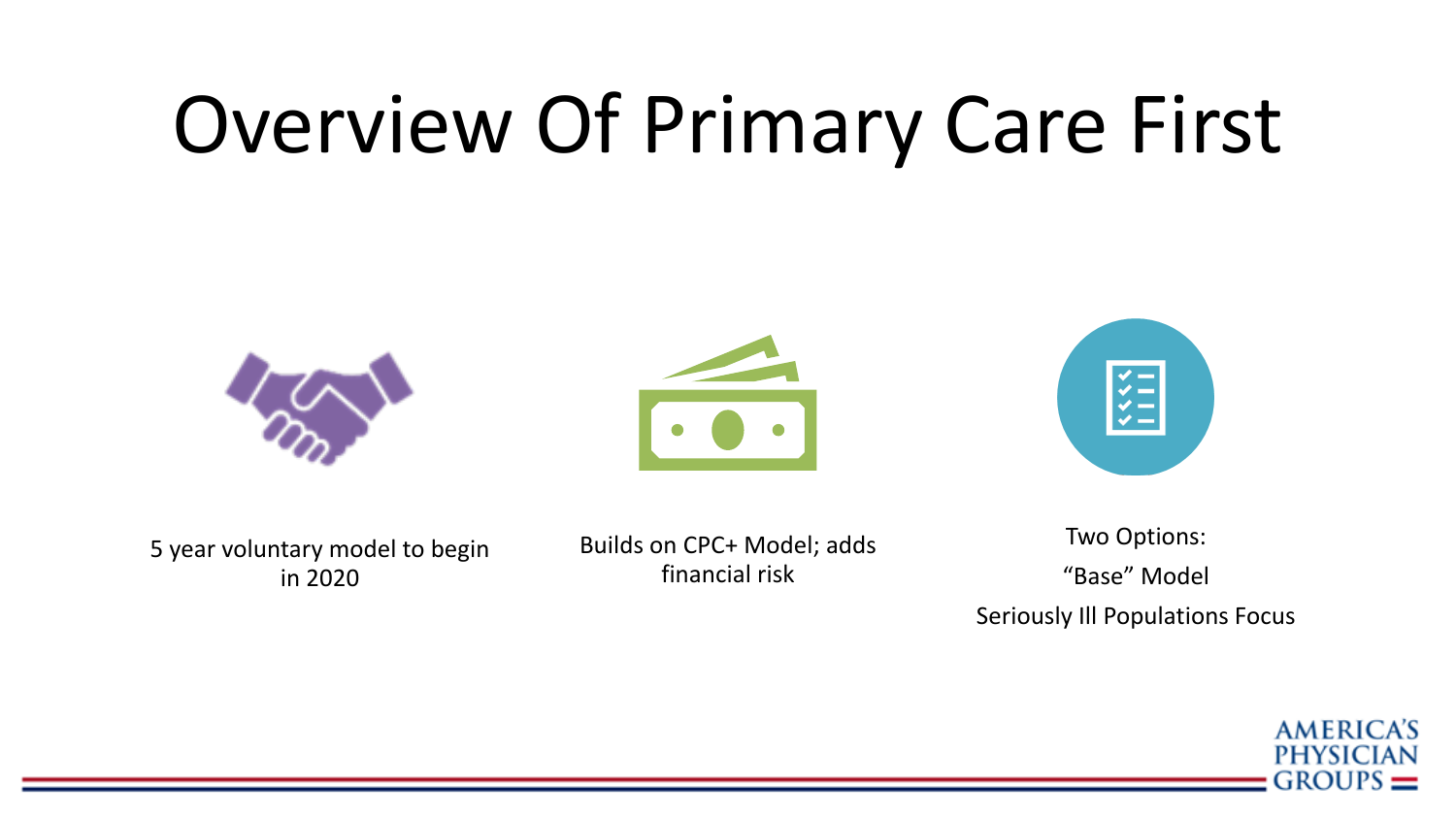# Primary Care First Payment Model

#### **Population Based Payment (PBP)**

Intended to provide more flexibility in how primary care is provided Amount TBA

**Flat Fee** for Primary Care **Visits** Amount TBA

#### **Performance-Based Adjustment**

Max upside of 50% of revenue Max downside: 10% of revenue Based on Acute Hospital Utilization (AHU) performance Must surpass quality gateway to be eligible for upward adjustment Assessed and paid quarterly



Seriously Ill Population option will have different payment model. Details not yet announced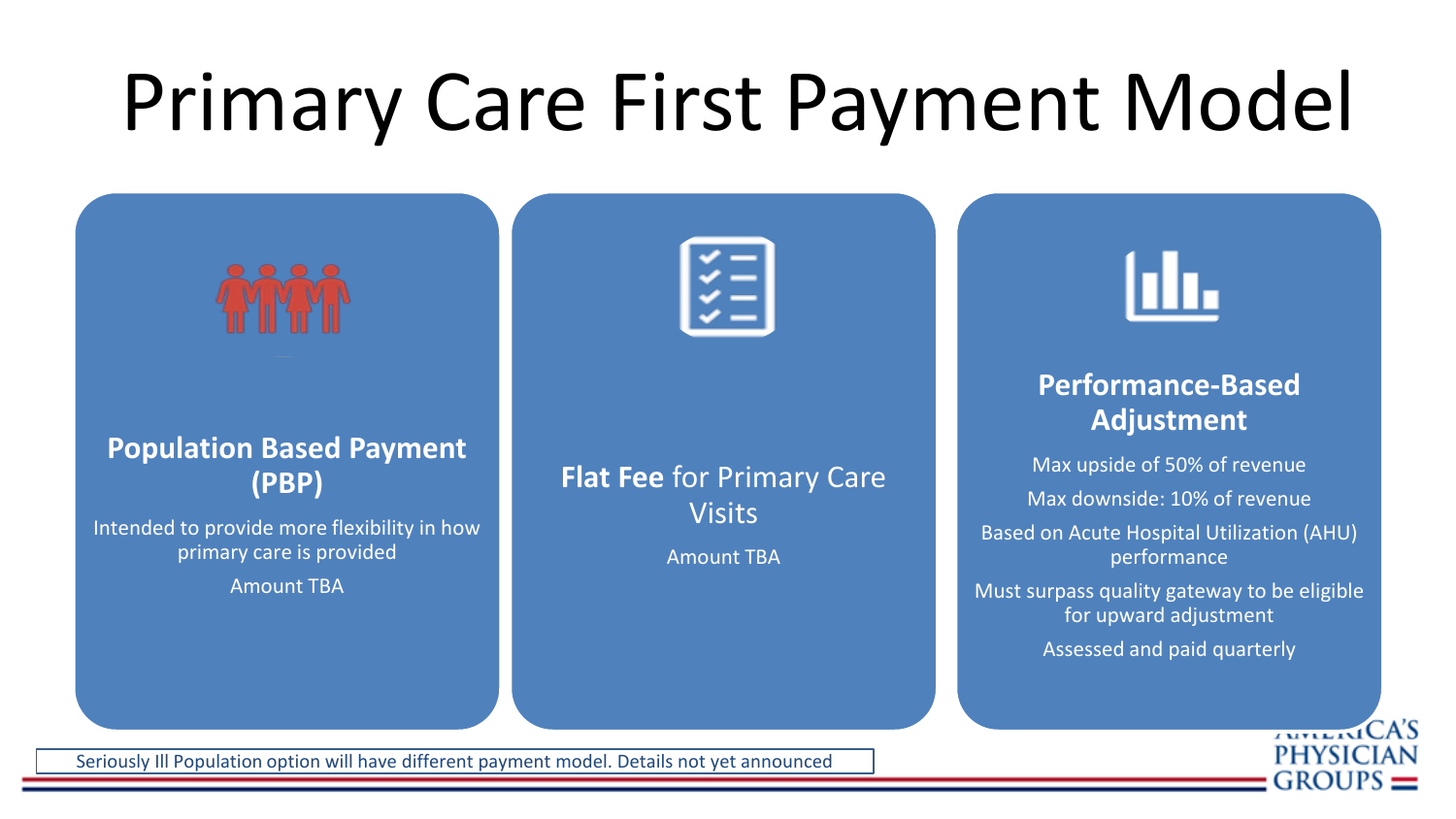#### Eligibility Criteria of Primary Care First



MUST BE LOCATED IN ONE OF 26 APPROVED REGIONS (MAY ADD MORE FOR 2021)

MINIMUM OF 125 ATTRIBUTED BENEFICIARIES 2015 CEHRT AND OTHER DATA **FXCHANGE** REQUIREMENTS

PRIMARY CARE SERVICES MUST ACCOUNT FOR 70% OF PRACTICE REVENUE

ADVANCED PRIMARY CARE CAPABILITIES

\*Current CPC+ Practices are not eligible to participate until 2021

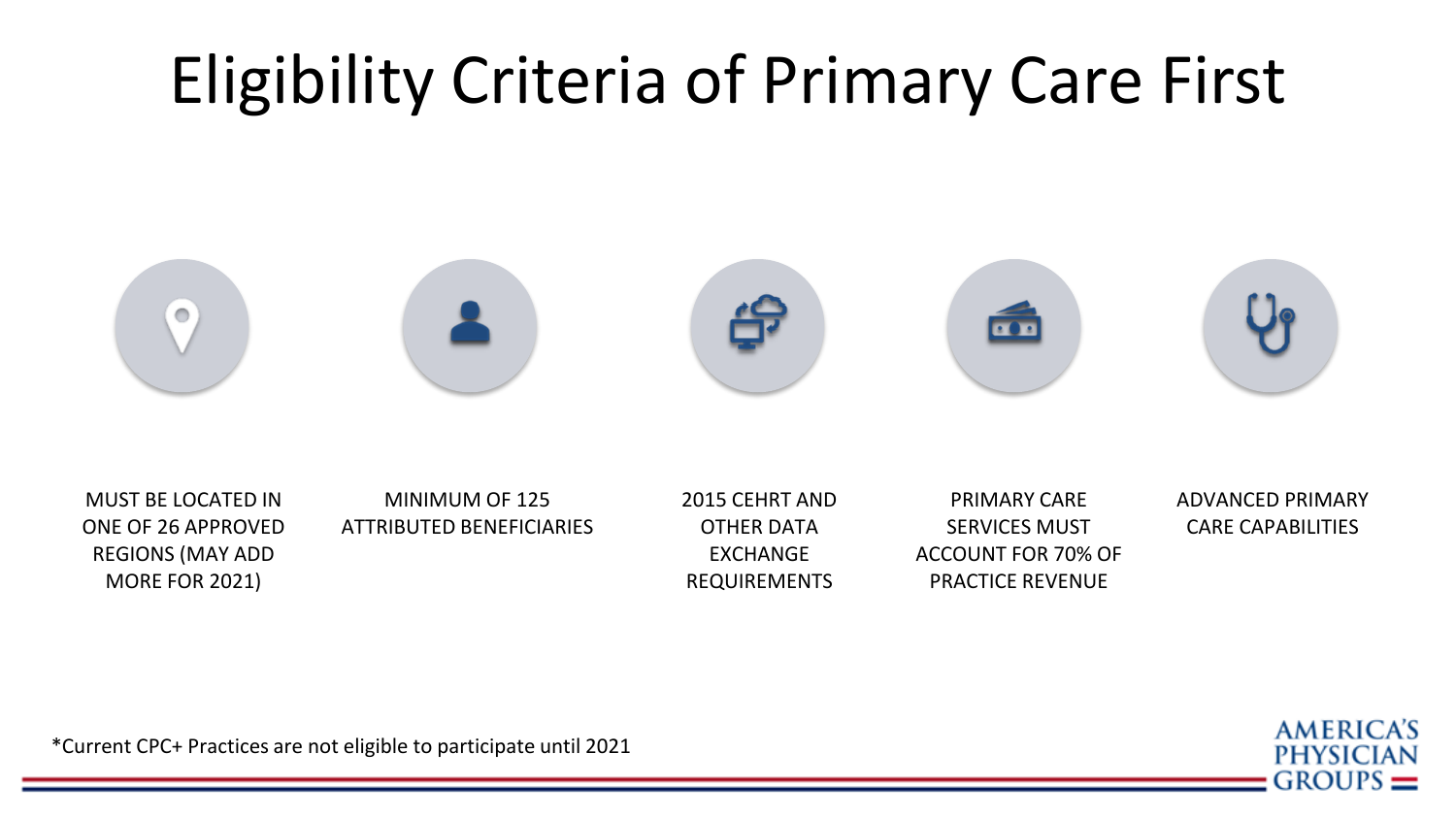## Seriously Ill Population Option







Different payment model (details TBA)

Practices must demonstrate specific capabilities

Option for hospice and palliative care providers to participate directly or as partners

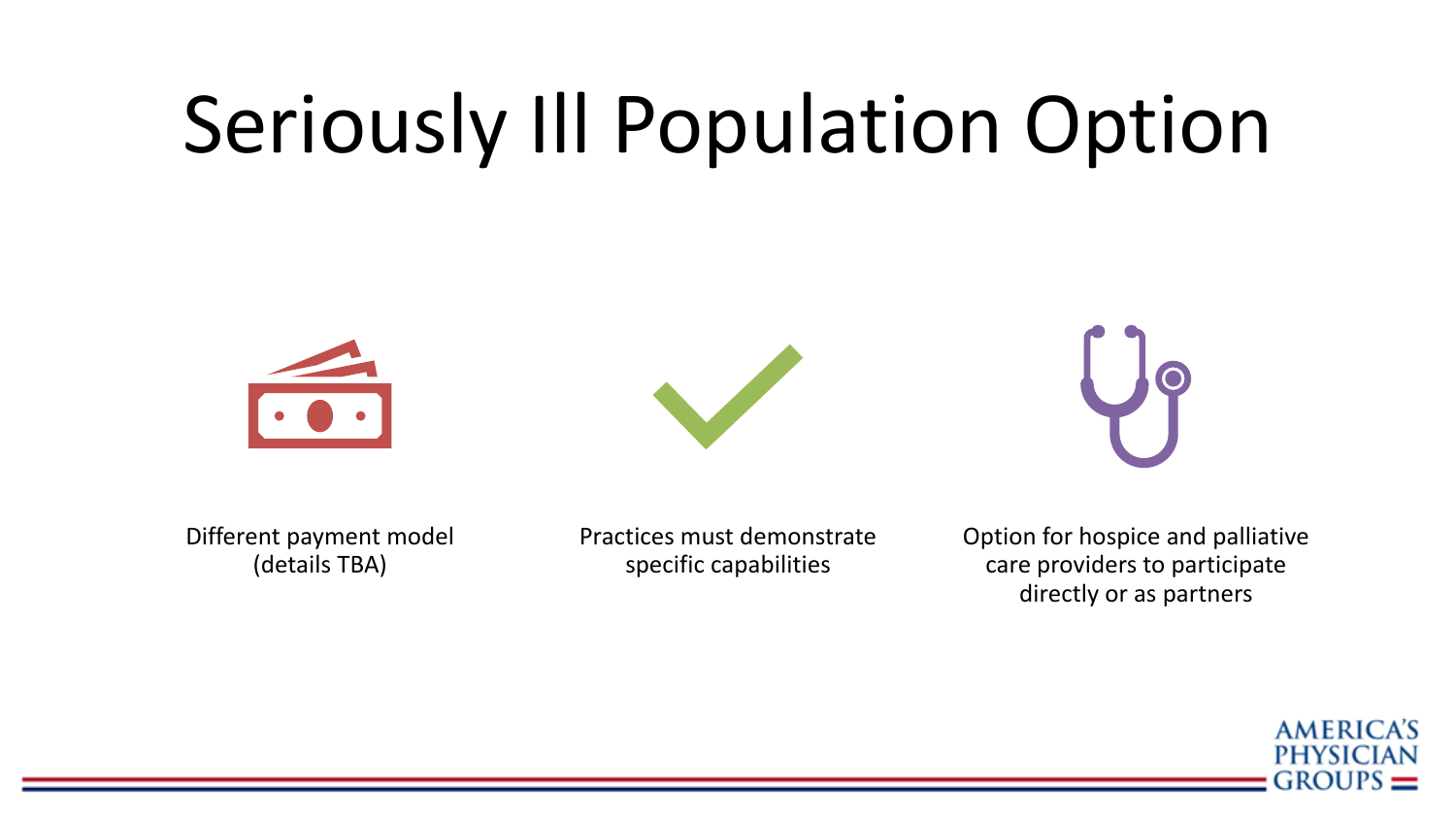## Primary Care First Timeline



**AMERICA'S PHYSICIAN**  $GROUPS \equiv$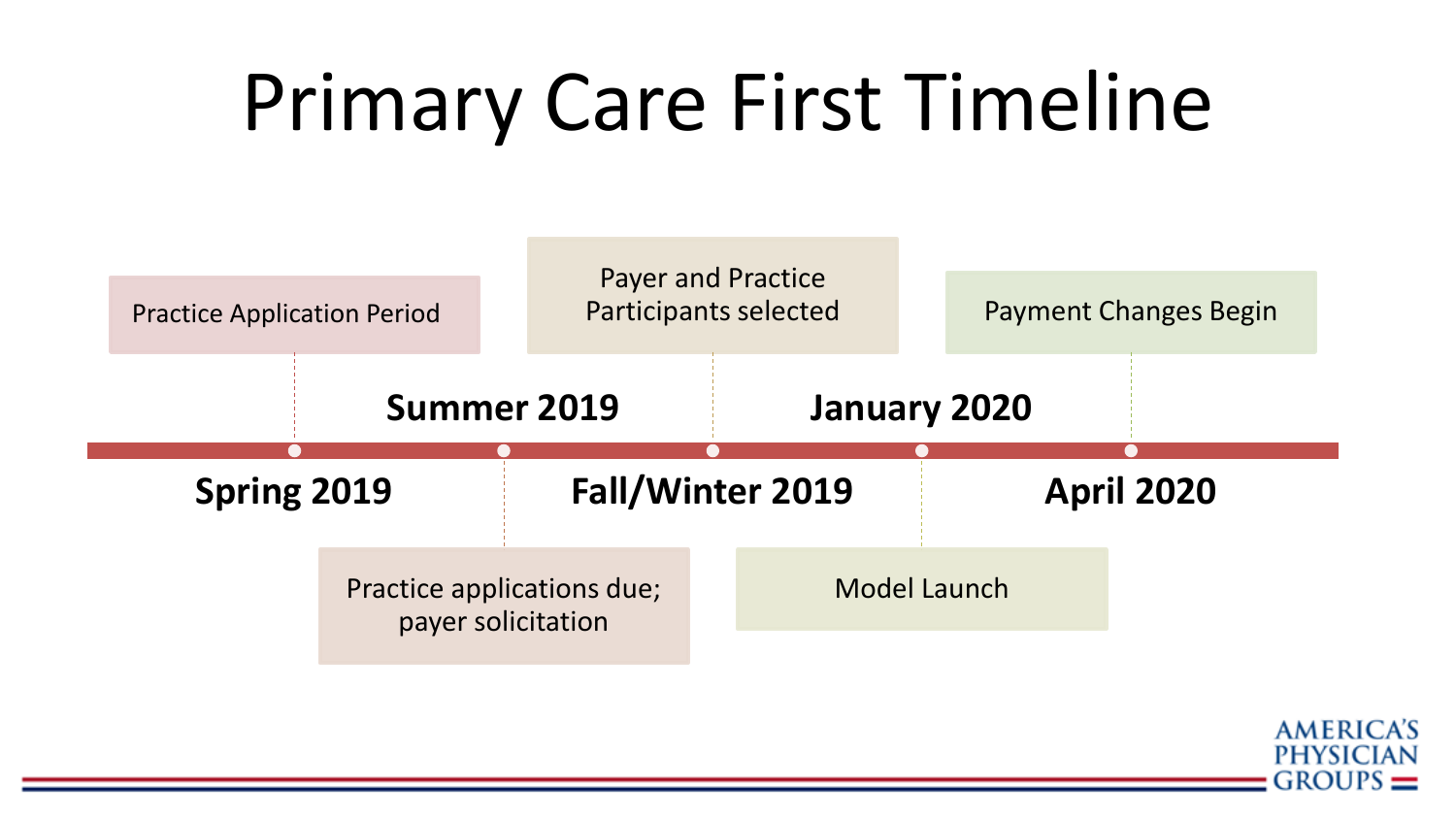# Primary Care First Open Questions

- What is amount of PBP and Visit Flat Fee?
- What is methodology for determining performance based payment adjustment?
- Details on Seriously Ill Population option (including payment methodology)?
- Billing/Documentation Requirements?
- Attribution/Levers for Voluntary Alignment?
- What benefit enhancements and payment waivers?
- Overlap Rules with other Models including ACOs?

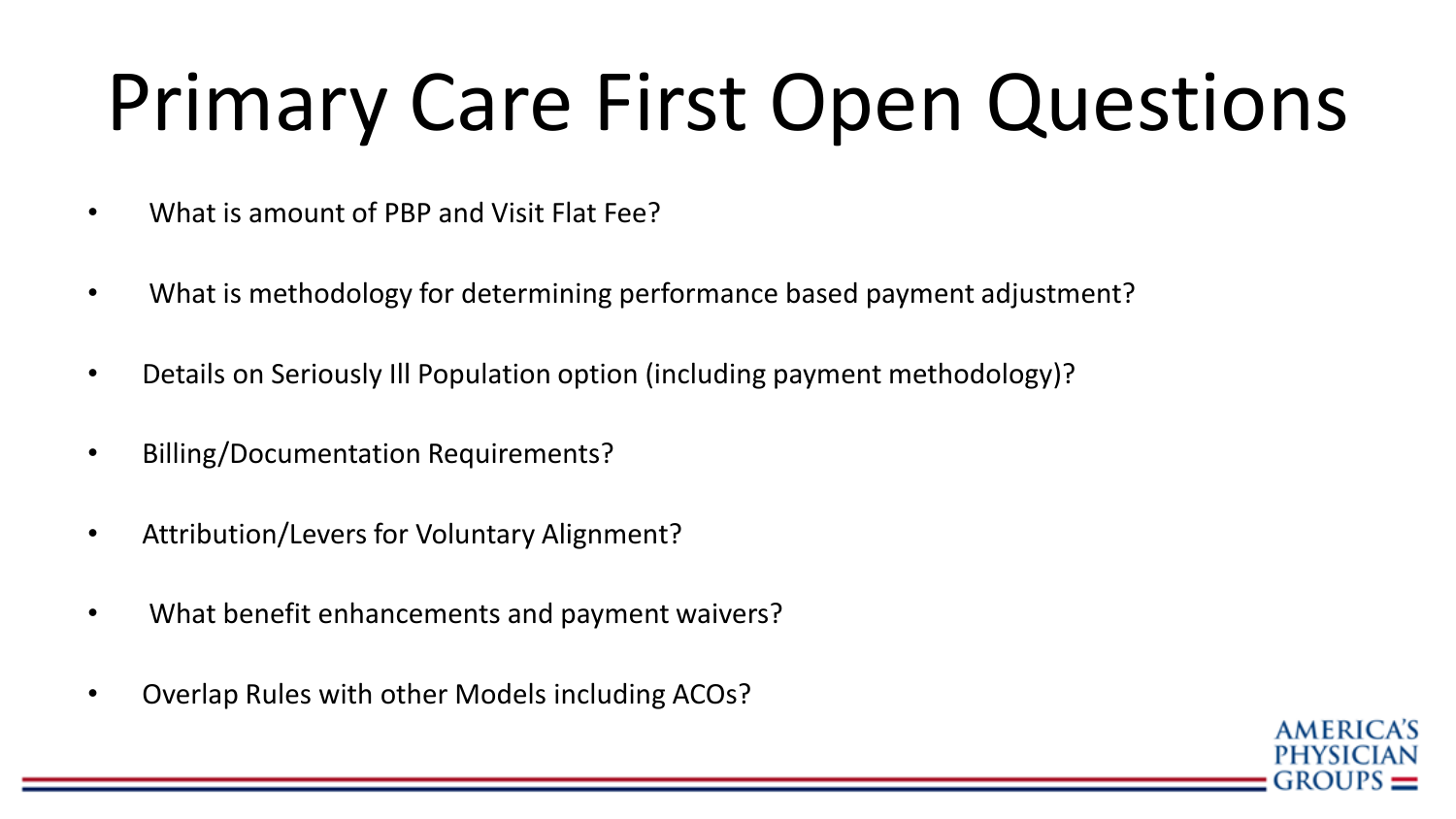#### Direct Contracting

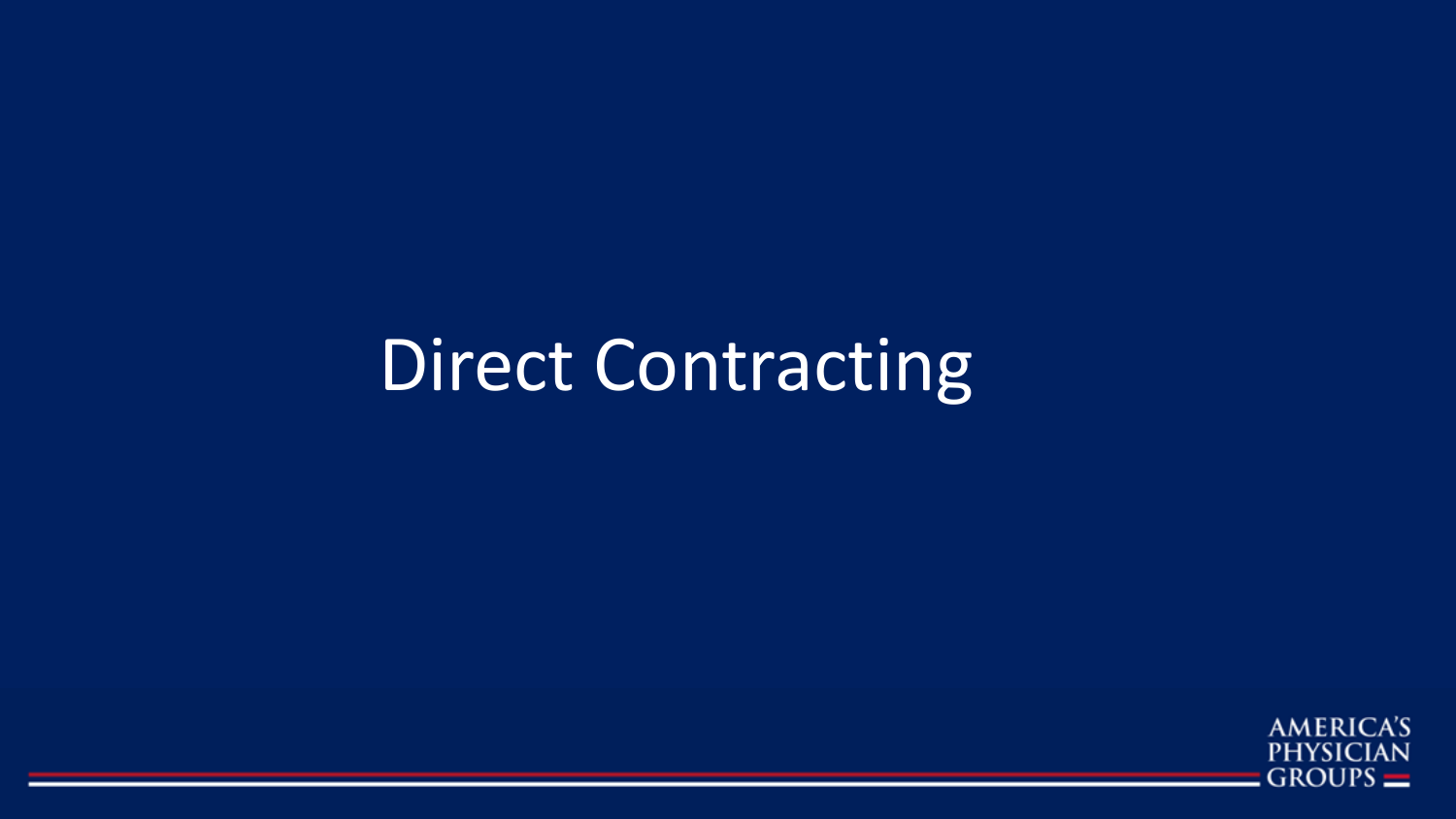#### Direct Contracting Overview

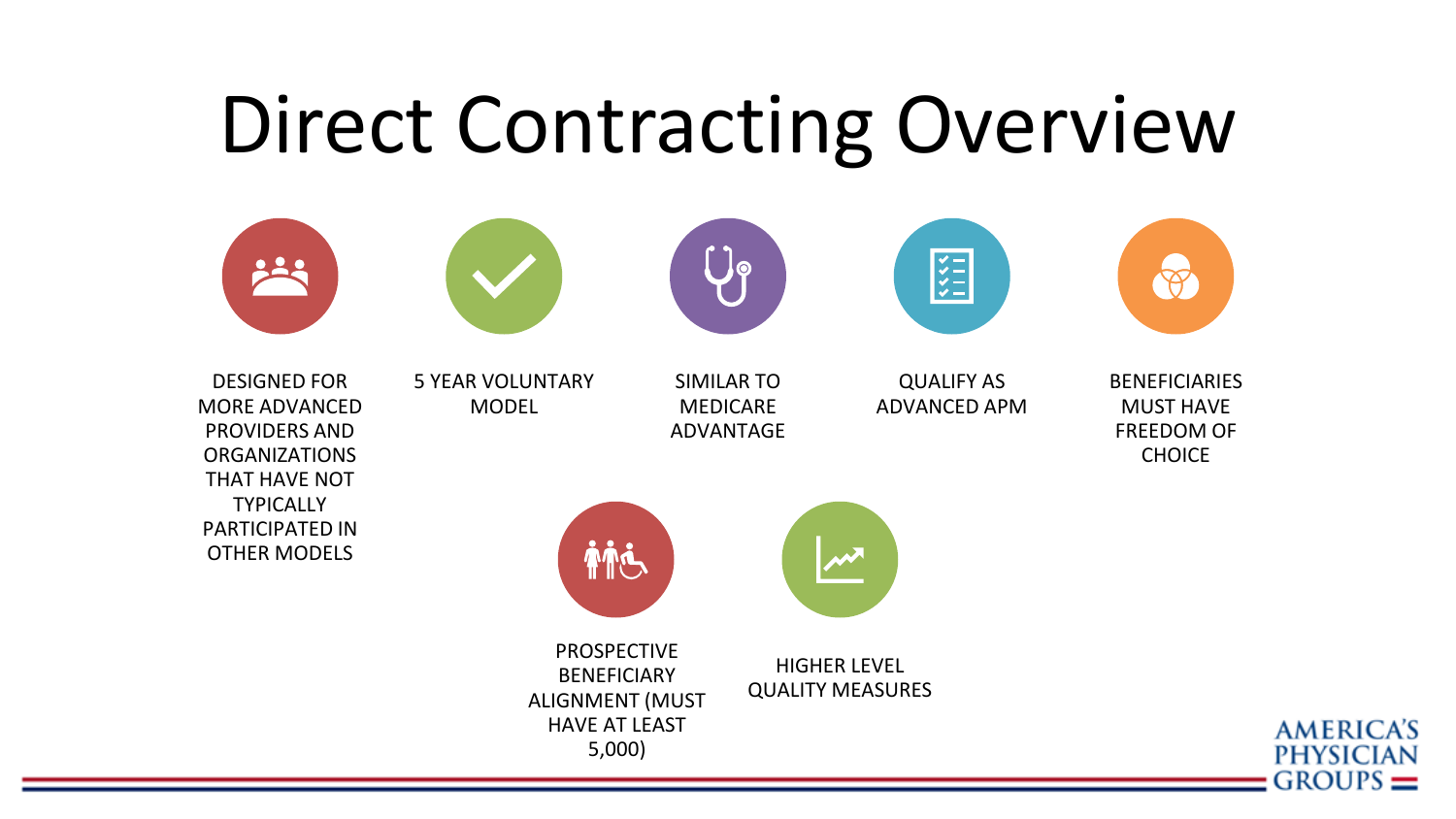### Unique DC Characteristics



PROSPECTIVE POPULATION BASED PAYMENTS

CASH FLOW OPTIONS ENHANCED

OPPORTUNITIES FOR BENEFICIARY ENGAGEMENT – WAIVERS AND ACTIVE ENROLLMENT (WILL RETAIN CLAIMS BASED) BENCHMARKING AND RISK ADJUSTMENT MODIFICATIONS

ON-RAMP YEAR WITH NO RISK

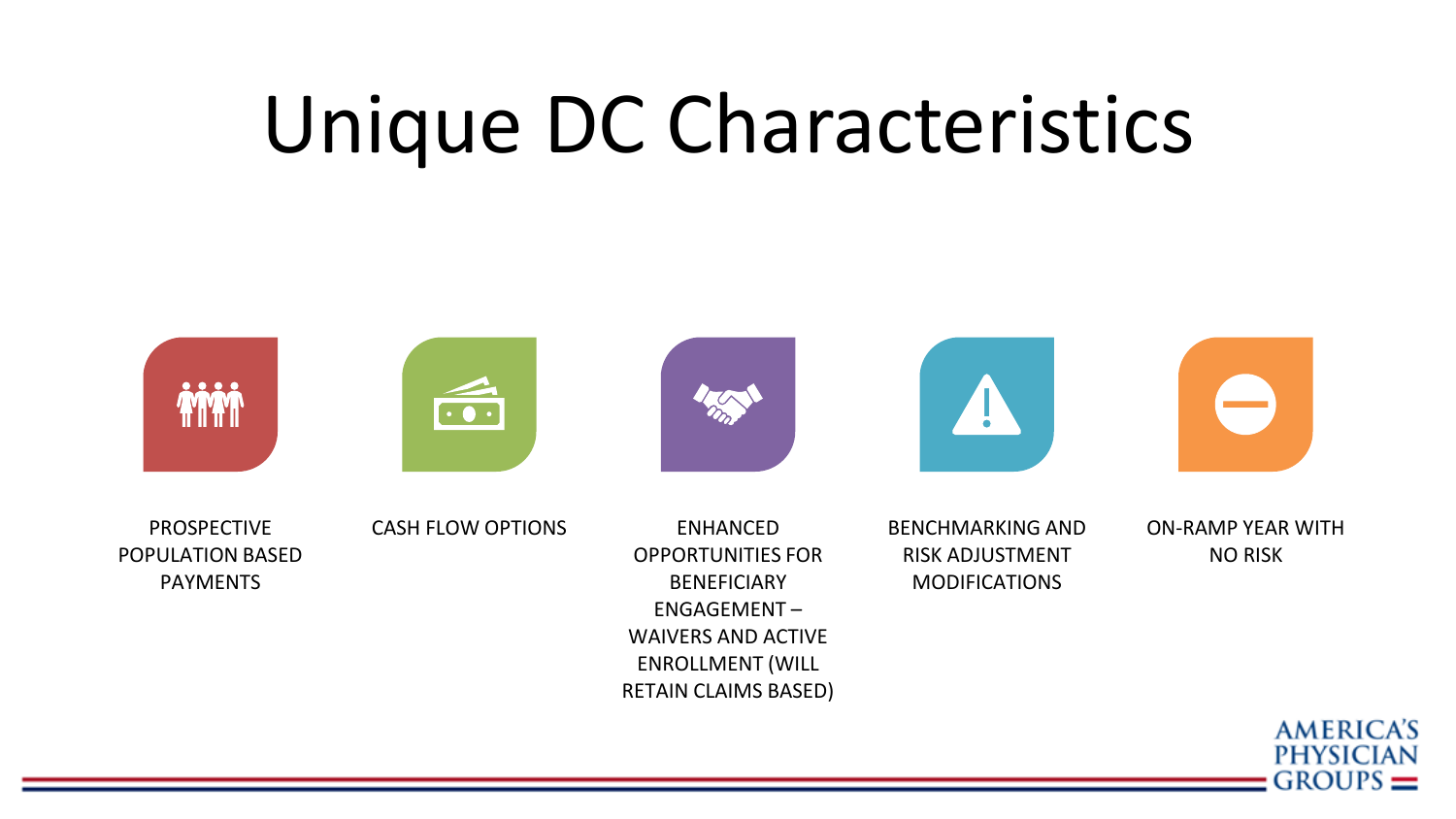| <b>Type</b>              | <b>Risk Sharing</b> | <b>Cash Flow</b>                                                    | <b>Structure</b> | <b>Claims</b><br><b>Processing</b>                                                      |
|--------------------------|---------------------|---------------------------------------------------------------------|------------------|-----------------------------------------------------------------------------------------|
| Professional             | 50%                 | 7% of TCOC for<br>"enhanced"<br>primary care<br>services            | TIN/NPI          | Participating<br>Participants                                                           |
| Global                   | 100%                | <b>Partial (Primary</b><br>Care) or Total<br>Capitation<br>Payments | TIN/NPI          | Participating<br>Participants<br>(optionally<br>Preferred<br>providers if<br>Total Cap) |
| Geographic<br>(proposed) | 100%                | <b>Total Cap</b>                                                    | N/A              | <b>CMS or Total</b><br>Cap                                                              |
|                          |                     | <b>AMERICA'S</b><br>PHYSICIAN<br>$GROUPS =$                         |                  |                                                                                         |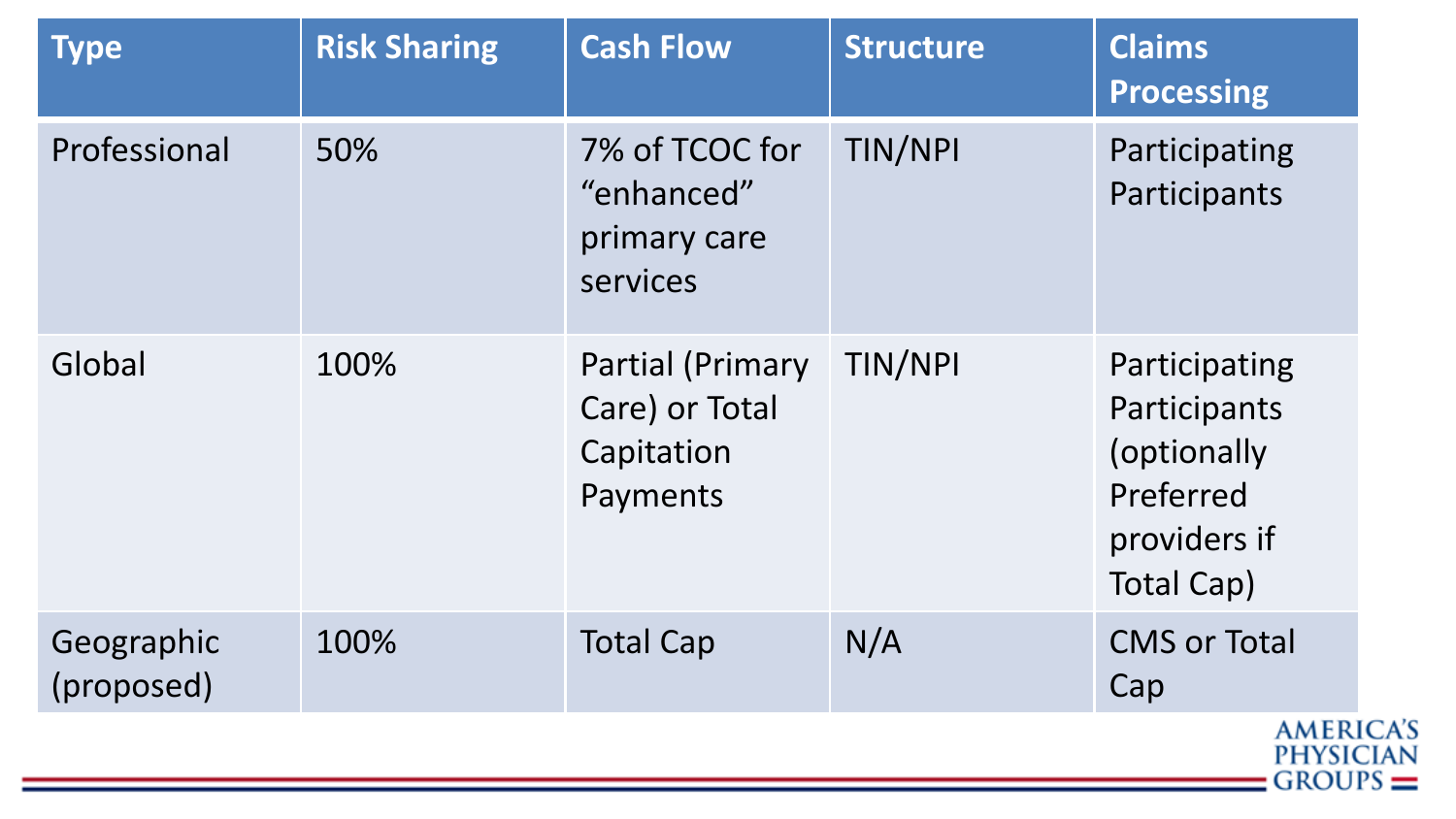# Geographic RFI



Encourage non traditional organizations like health care technology companies



TCOC risk for geographic area (at least 75,000)



Discount (3%-5%) required



Benchmarking based on one year historical FFS per capita spend



Need to have at least 2 participants in the region selected



Responses accepted through May 23, 2019

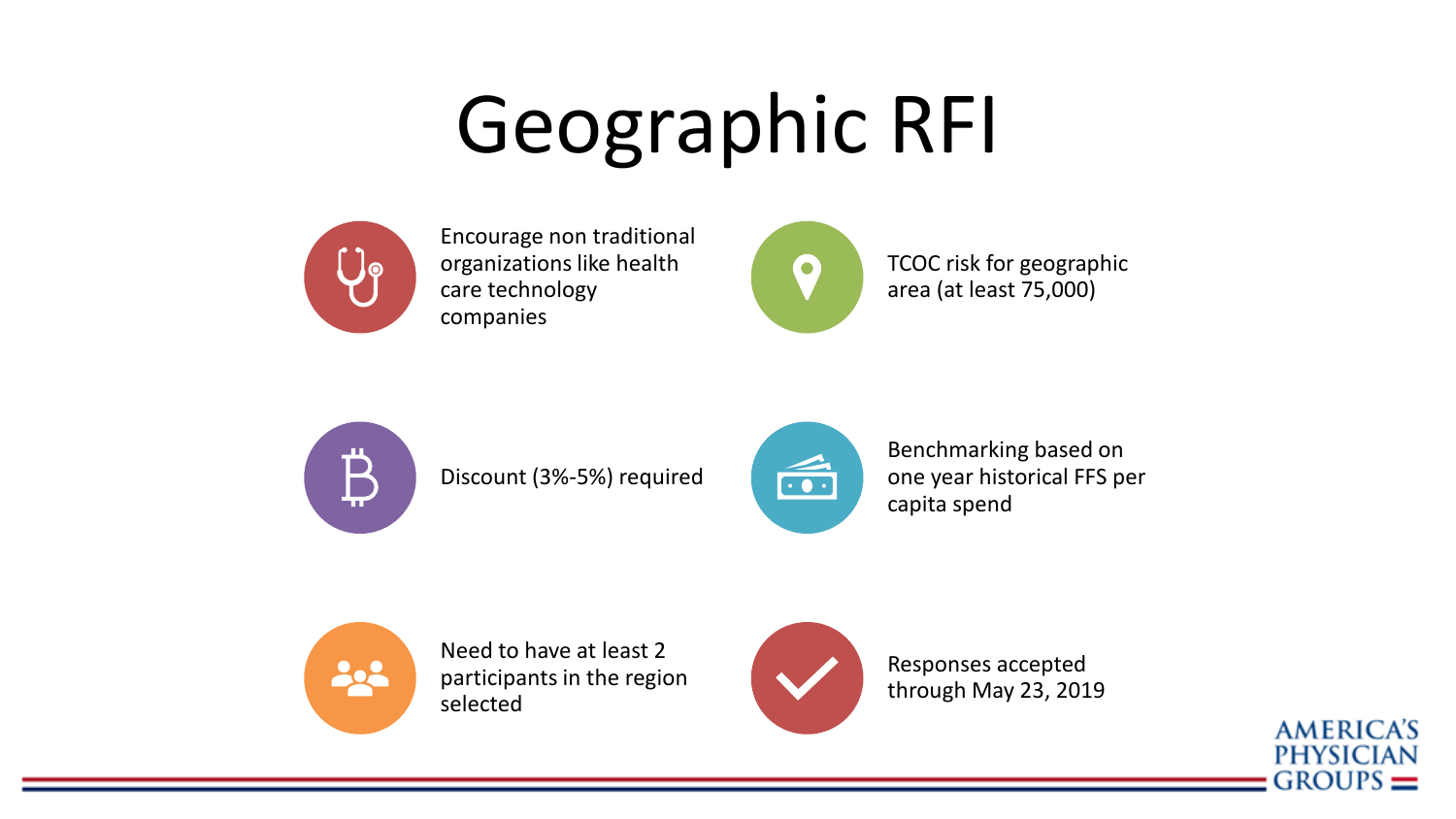# Timeline for Professional/Global



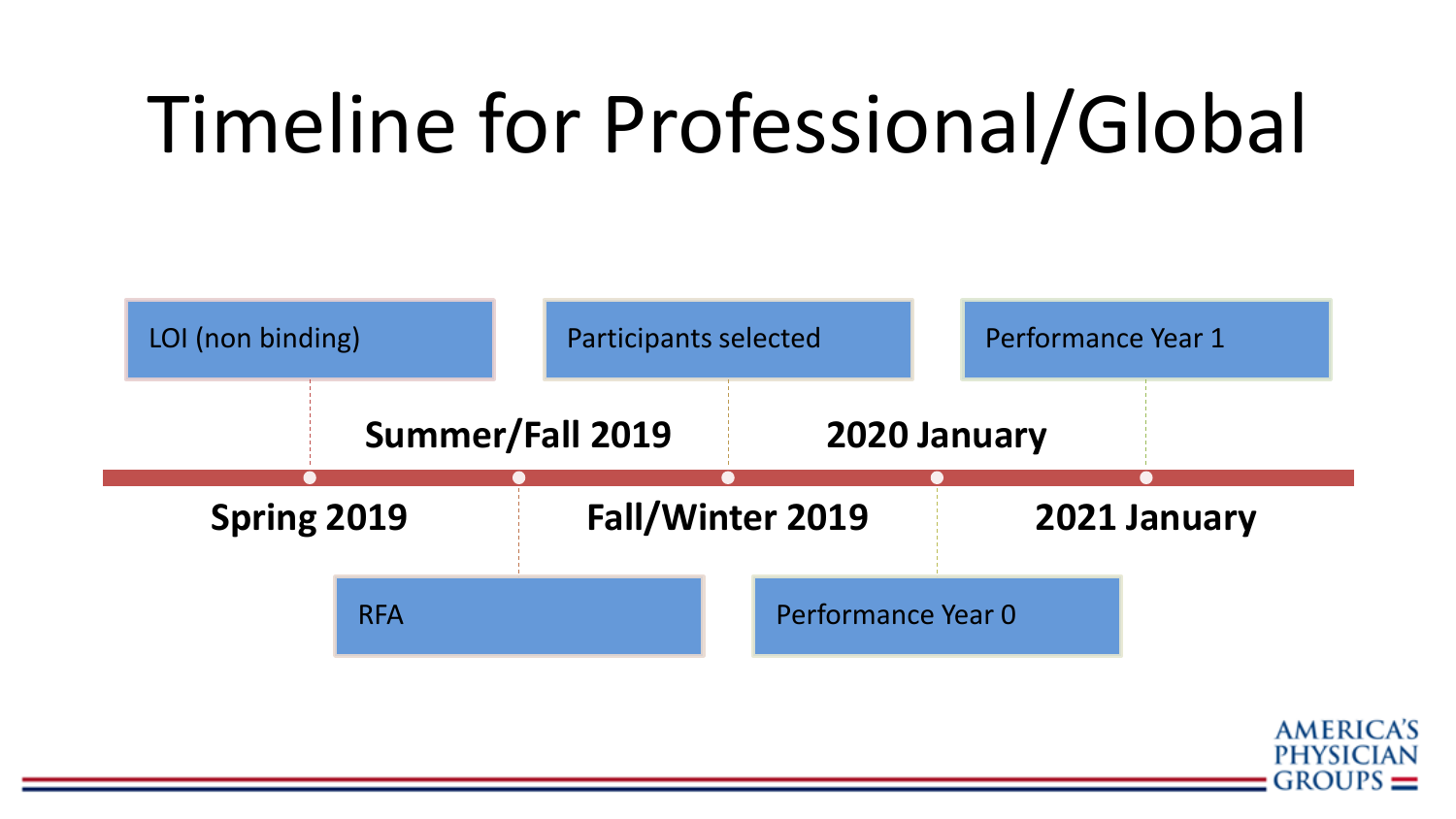# Direct Contracting Open Questions

- What codes are included in "Enhanced Primary Care Services" ?
- What are (if any) the Encounter data submission requirements?
- What are the Marketing guidelines for Active Enrollment?
- What will be the attribution Logic for Claims Alignment?
- What kind of Benefit Enhancements Waivers will be available for SDOH?
- Overlap Rules with other Models (especially Mandatory models)?
- What strategies/incentives are permitted to encourage beneficiaries (who have freedom of choice ) to remain in Network ?

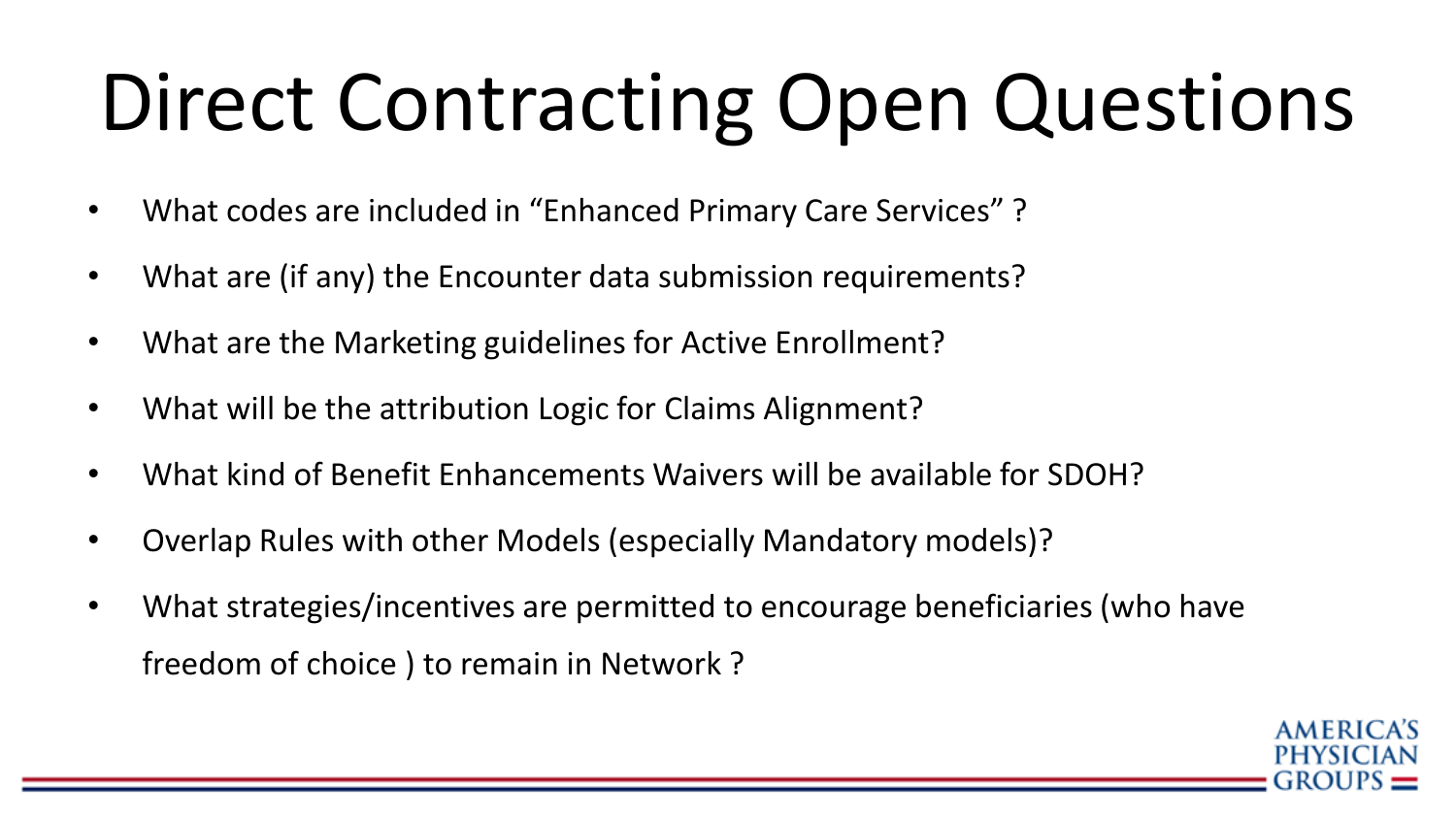#### Perspectives from Dr Patel

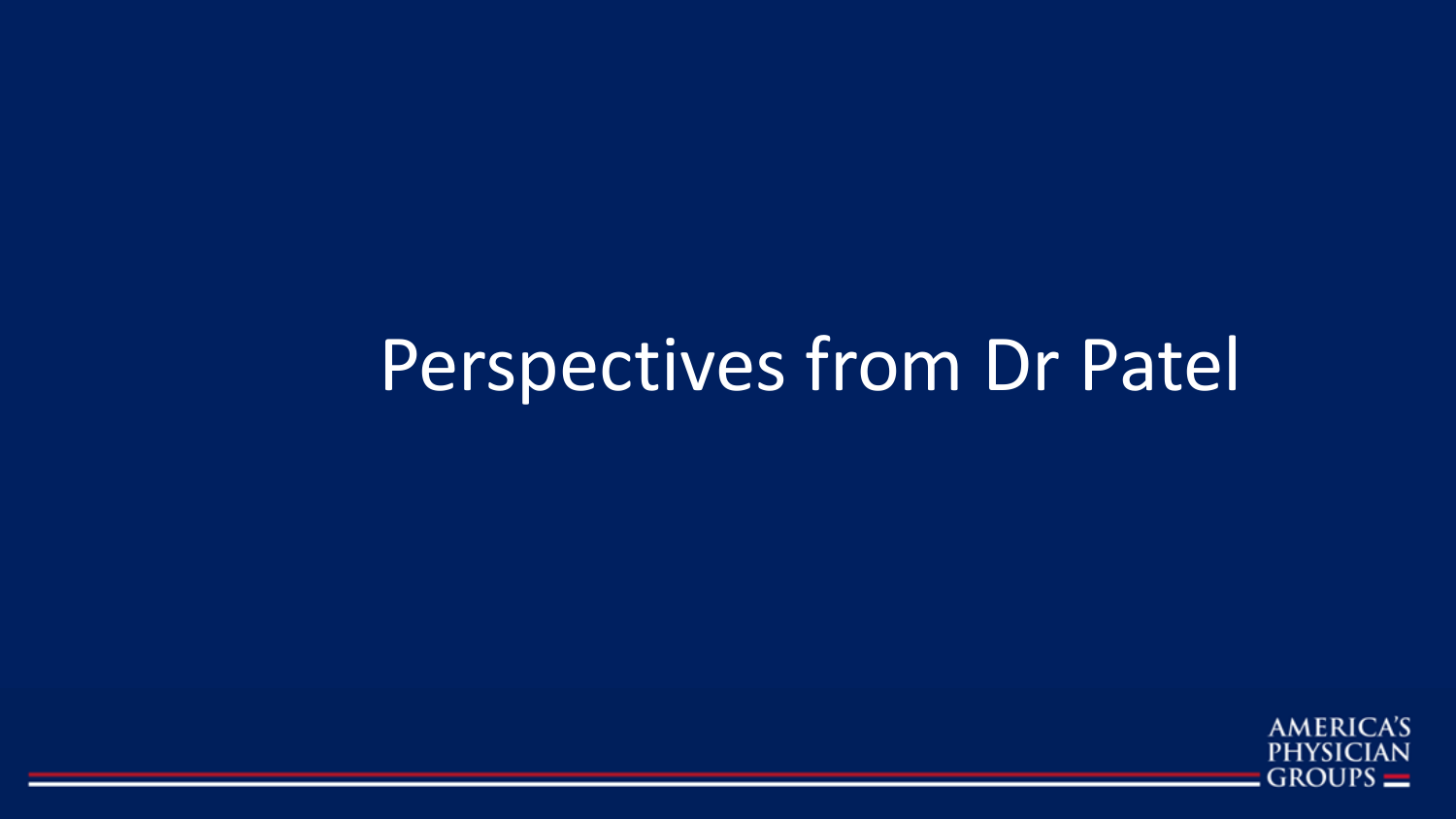#### Q/A from Dr Lipp

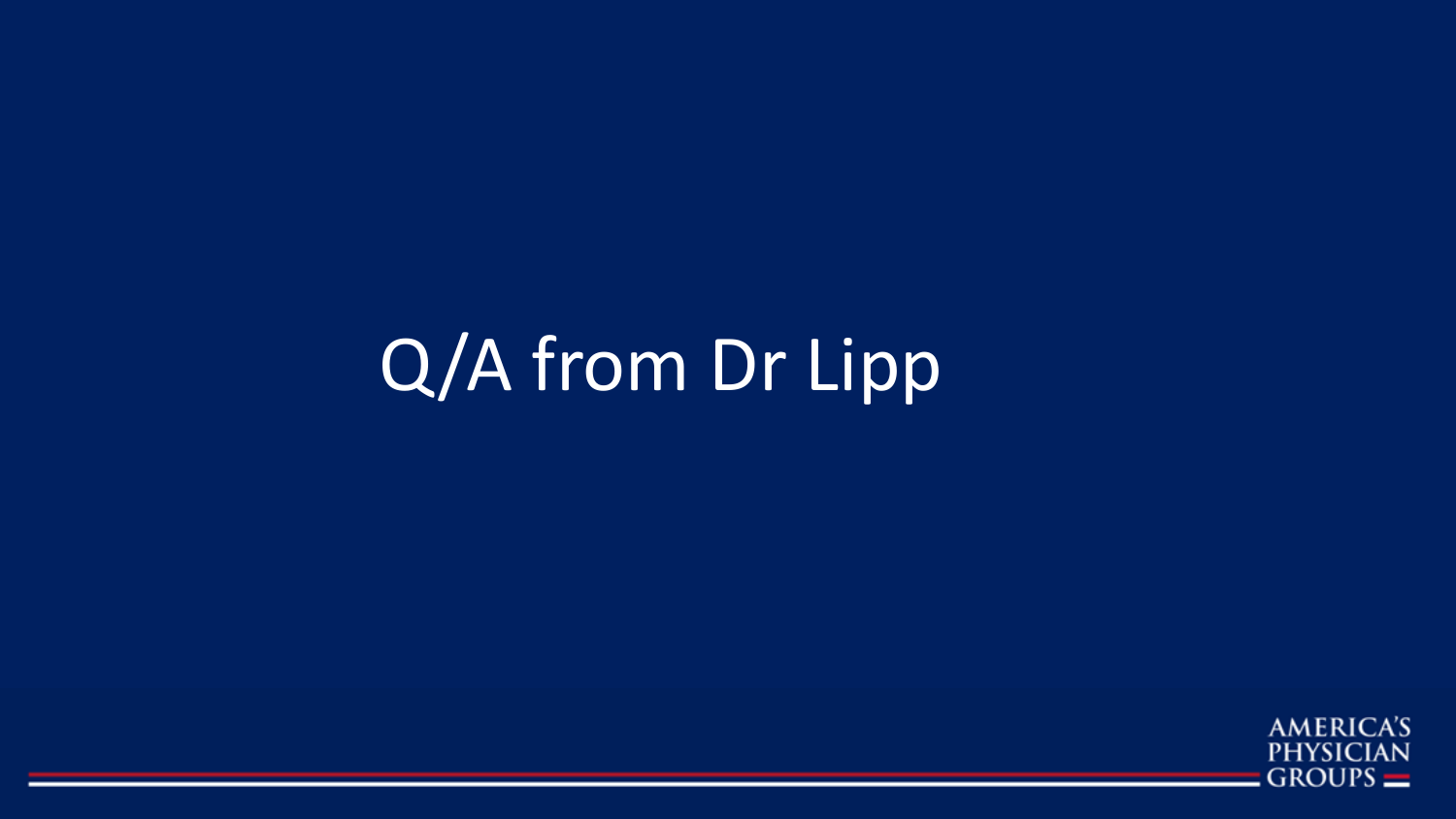# What competencies do you need to develop with these new models?









ASSUMING GLOBAL RISK AND ABILITY TO PROCESS CLAIMS

MANAGE THE TRANSITION OF BENCHMARKING FROM HISTORICAL TO REGIONAL

EVALUATE EFFECTIVE BENEFICIARY INCENTIVES AND HOW TO IMPLEMENT **SUCCESSFULLY** 

MANAGE COMPLEX WAIVERS BEYOND TRADITIONAL LIKE 3DAY SNF



IMPLEMENT STRATEGIES FOR BENEFICIARY ACTIVE ENROLLMENT ( IE. MARKETING OF ACO AND PROVIDERS)

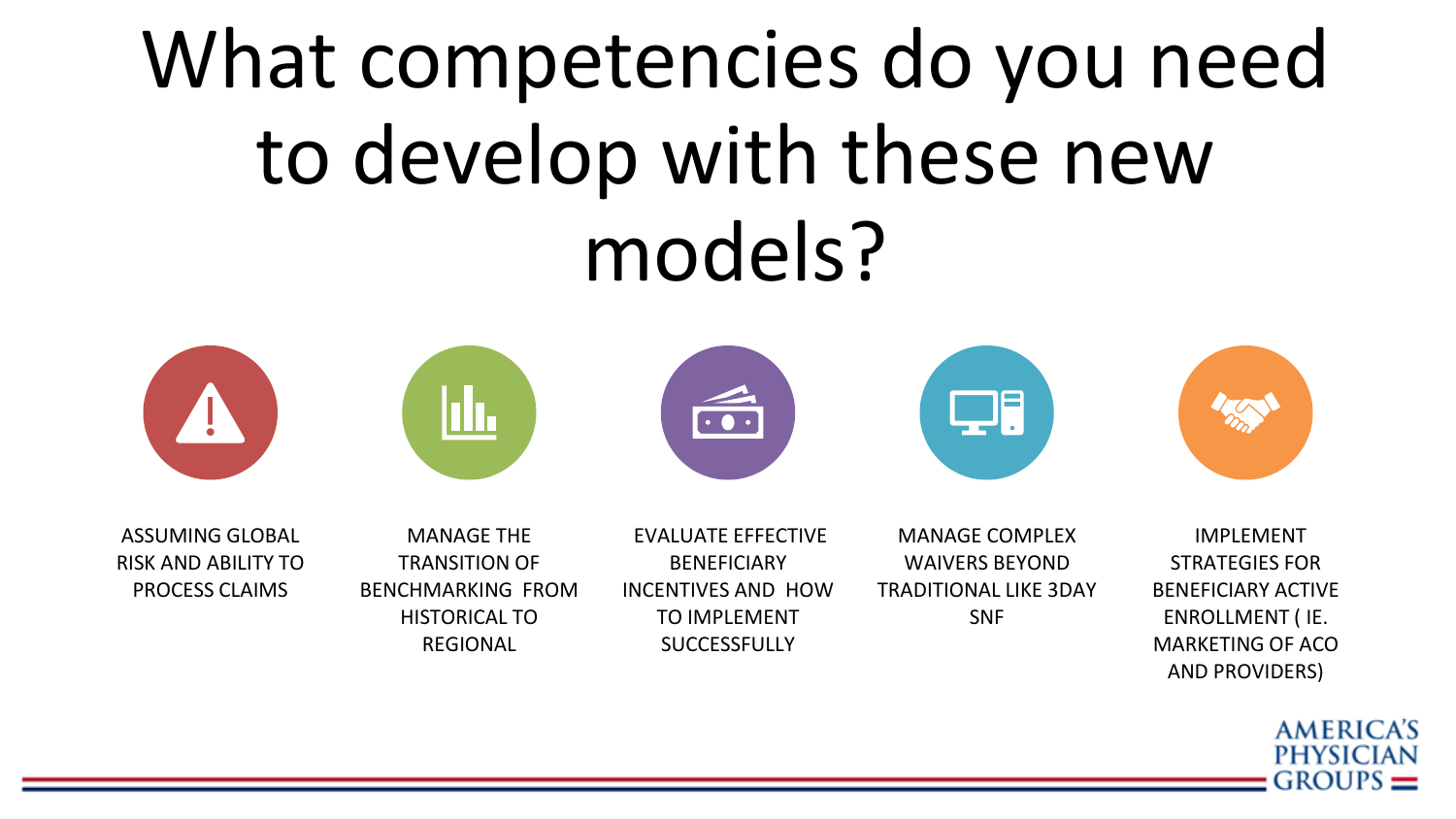# 5 Takeaways for Practices



Complete LOI and Application by Timeline



Assess model variables and levers for success in your practice and market



Assess New Infrastructure and Competencies Needed for the New Models



Benchmark Cost Savings Opportunities using historical and regional FFS as well as MA data



Join Learning Collaboratives – APG Risk Evolution Task Force, Learn from experienced practices!

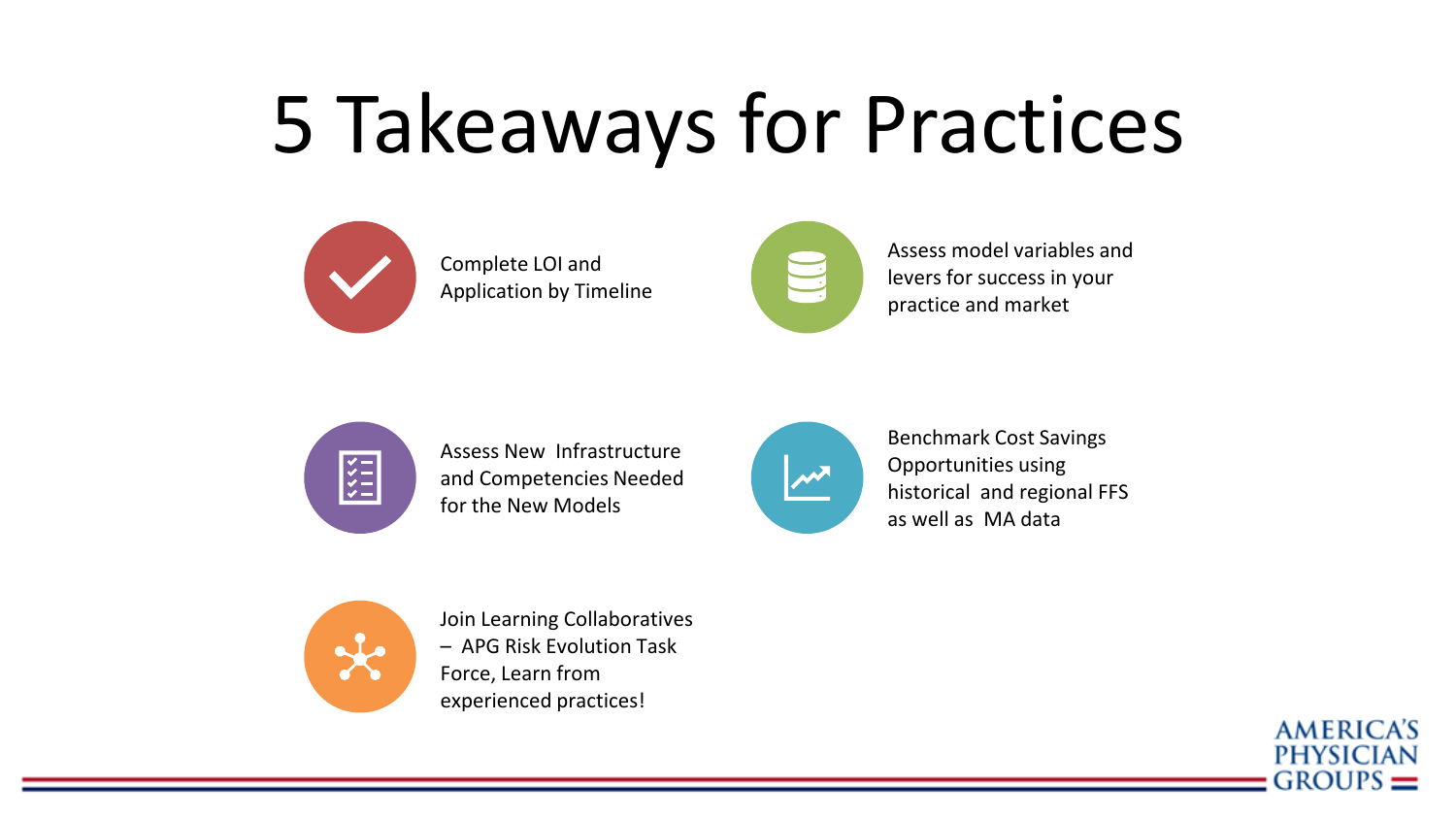#### Reactions to the New Models



May  $8<sup>th</sup>$  from 2-3 pm EST

Don Crane will be hosting a round table discussion with our National Member Experts on "Reactions to the New CMMI's New Direct Contracting Models"

- ❖ Don Rebhun, MD, APG Board Chair and Regional Medical Director from DaVita Healthcare Partners
- ❖ Leigh Hutchins, CEO from NAMM California
- ❖ Rajesh Shrestha, COO from Intermountain Healthcare

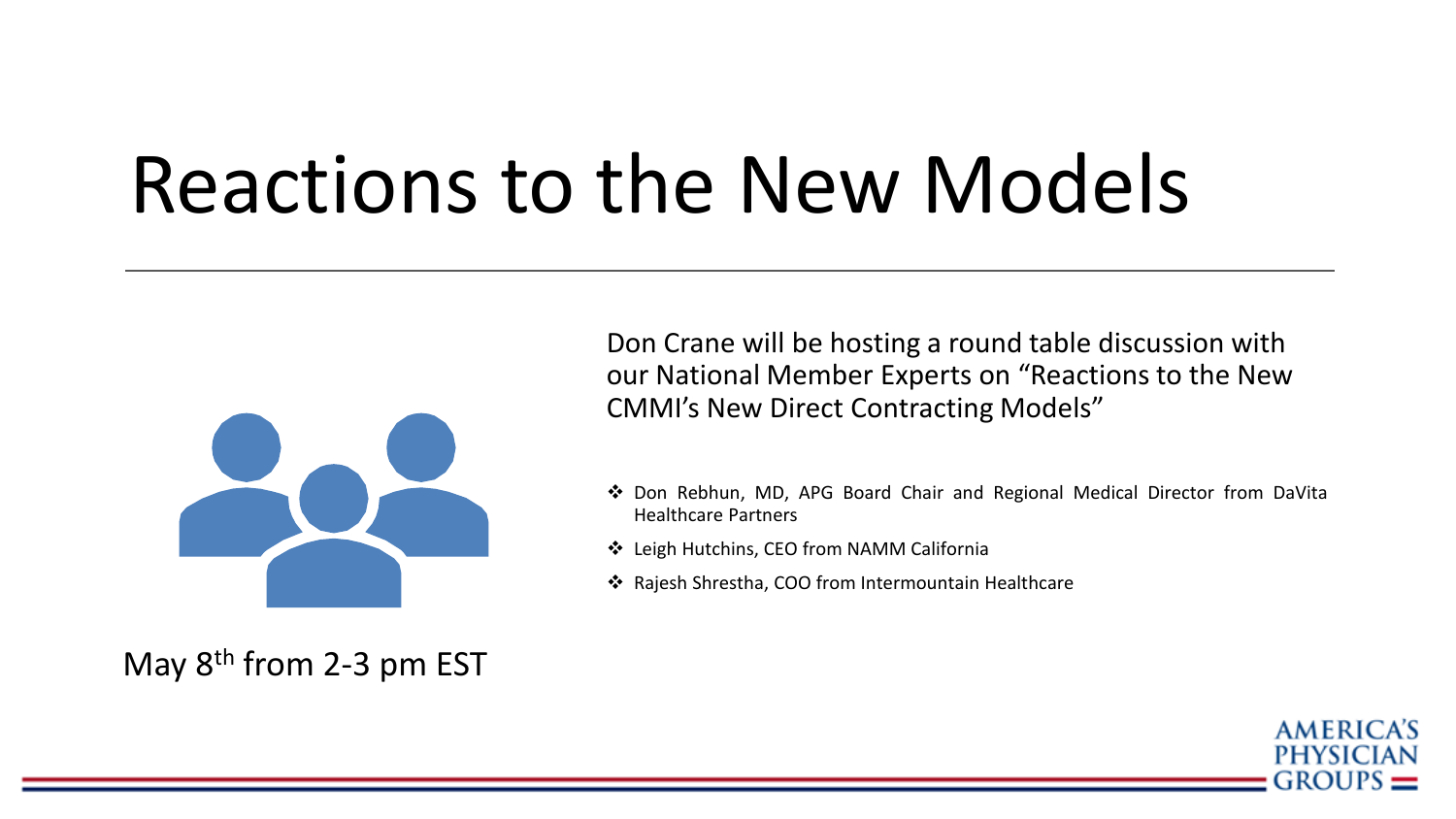#### CMS Webinars



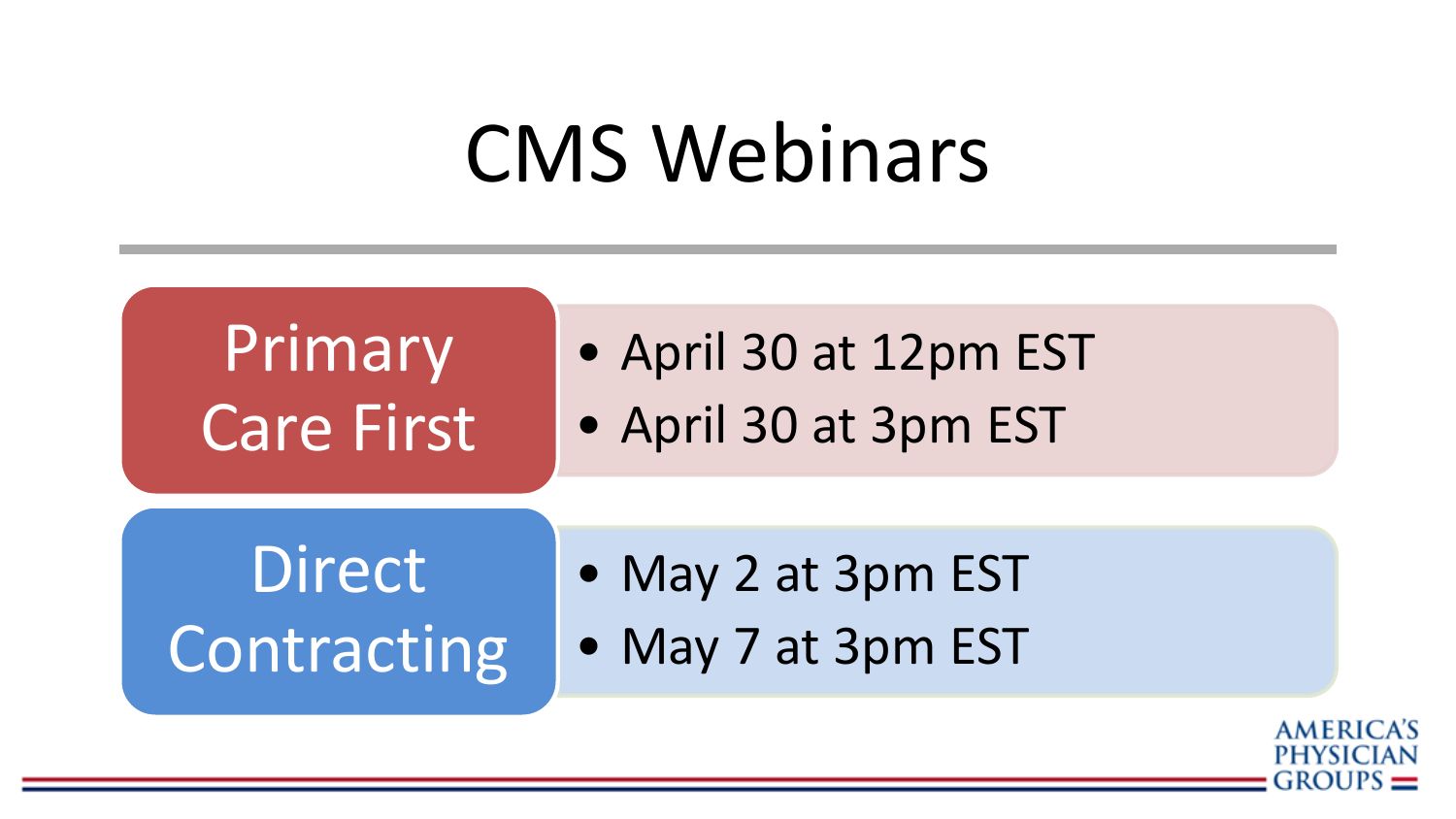#### Questions?

- **Maria Alexander**| [Maria.Alexander@mountsinai.org](mailto:Maria.Alexander@mountsinai.org)
- **Dr Kavita Patel**| [kpatel@brookings.edu](mailto:kpatel@brookings.edu)
- **Dr Michael Lipp**| [Michael.Lipp@cms.hhs.gov](mailto:Michael.Lipp@cms.hhs.gov)
- **DC Inbox**| [DPC@cms.hhs.gov](mailto:DPC@cms.hhs.gov)
- **Primary Care First** | [Primarycareapply@telligen.com](mailto:Primarycareapply@telligen.com)
- **Valinda Rutledge**| [vrutledge@apg.org](mailto:vrutledge@apg.org)